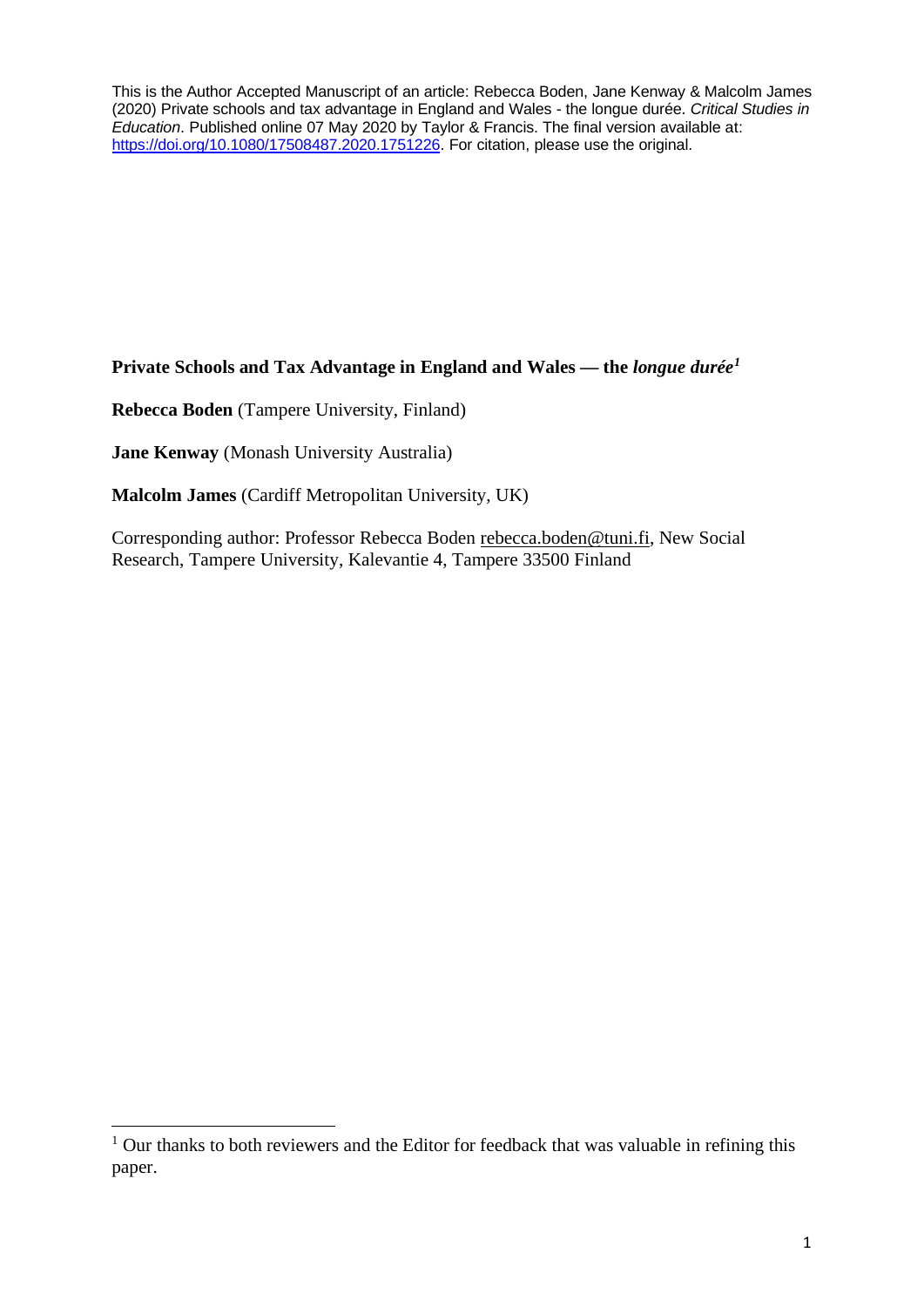#### **Abstract**

*England and Wales have a sizeable fee-paying private school sector including wellresourced elite schools conferring considerable advantage on their students. The majority have charitable status, yielding substantial tax breaks. This significant source of funding for the sector has attracted comparatively little attention from educational researchers. This paper offers a critical socio-legal historical analysis of the tax treatment of these schools. It demonstrates that they emerged through the complex intersection of tax and charity law over some 400 years. It also shows that, since the 19th century particularly, this involved the purposive intervention of ruling elites in defence of class privilege. . Our analysis of the power relationships involved helps explain why these taxation arrangements have endured over time and have proven so intractable.* 

**Key words.** Private schools, taxation law, charity law, public benefit, socio-legal history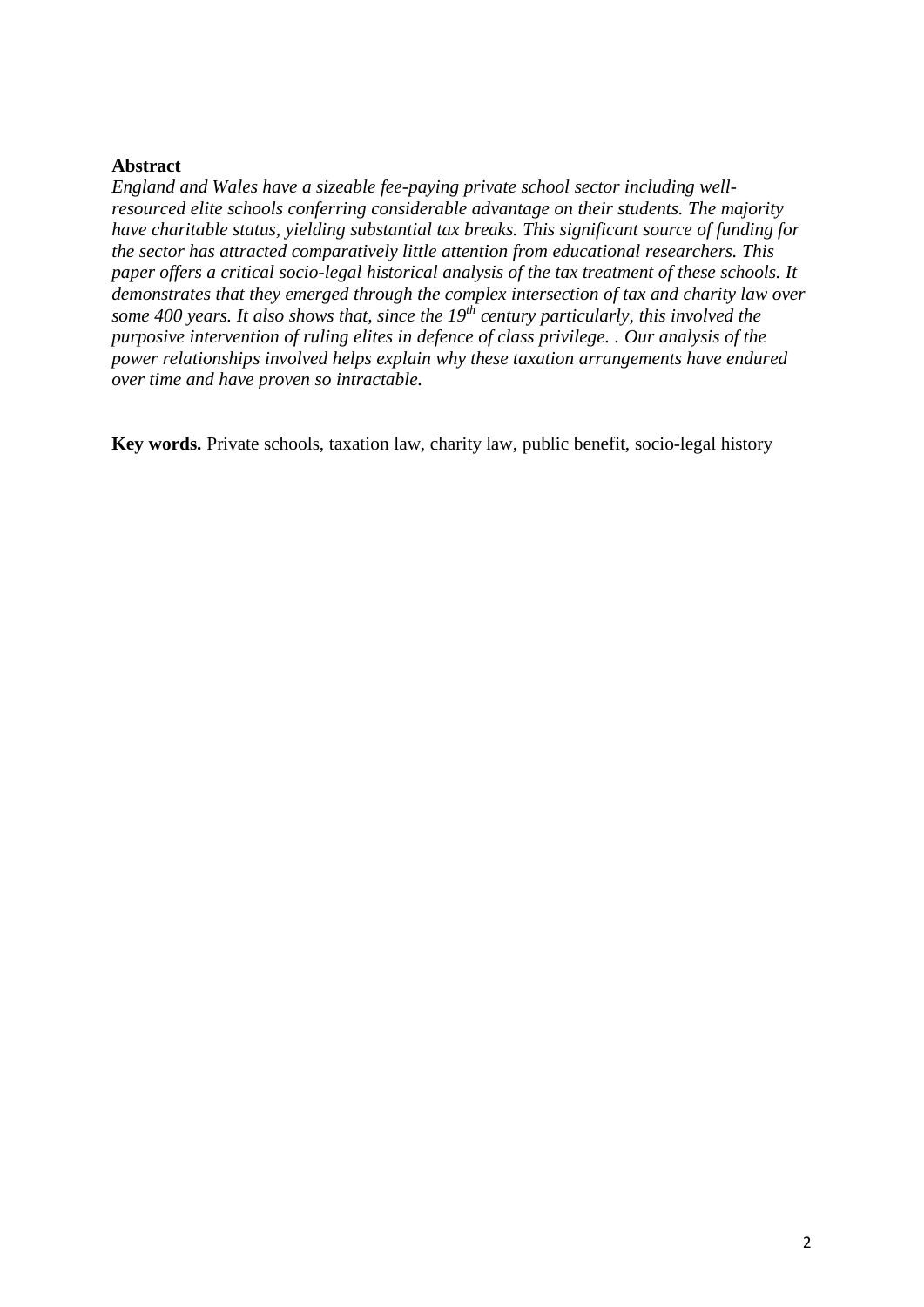## **Introduction**

State financing of schools invariably provokes questions regarding educational and social inequalities and the redistributive justice potential. Austerity policies have adversely impacted state school funding in England and Wales since 2010, resulting in much public disquiet and debate. However, the state funding that takes a more circuitous route, involving sizeable tax concessions for private (fee-paying) schools that have charitable status, and which are frequently very resource-rich, has received significantly less detailed and direct attention from researchers (e.g. Lowe, 2020); much of that research is now dated (e.g. Walford, 1987; Walford and Robson, 1988). In contrast, there has been, in the last ten years at least, a relatively significant and contentious popular debate about the status and privileges of these schools. This paper begins with the premise that appropriate historical studies are necessary to challenge 'the parochialism of the present' (Harris, 1983, 332) and to unmask the power relations inherent to these long-standing tax concessions. We chart how these tax arrangements arose over an extended time period through the tight entanglement of tax law, charity law and the interventions of legal, political and educational elites. Adopting a sociolegal historical perspective, we unravel the principal strands of this entanglement to explicate the current situation.

Scotland and England have distinct legal systems, including charity law; English law applies in Wales. This paper focuses on England and Wales, where most of the schools are located. As Wales is home to comparatively few private schools, and for simplicity, we refer to England and Wales as 'England' in the rest of this paper.

### *Contexts and concepts*

6.5% of children attend fee-paying private schools in the UK at any one time (Independent Schools Council, 2018). These variously labelled schools have heterogeneous status and resources. The terms 'private', 'fee paying' and 'independent' apply to them all, but only the most prestigious are called 'elite', and they regard themselves as having 'public school' status (Kenway et al, 2017). The nomenclature is slippery and, as Simon (1975) illustrates, membership of the 'public school' category has long been contested, shifting and expanding over time. Most private schools model themselves on these elite schools and, arguably, they all benefit from being associated, no matter how remotely, with them. For clarity, we only use the term 'private schools'.

The private schools that are our focus all have charitable status*.* In 2016, the UK government estimated that there were 2300 private schools in the UK – including some very small organisations with pupil numbers in single digits. Of these, some 1300 have charitable status. The Independent Schools Council, which represents almost 1400 of the more substantial schools, reported in 2019 that 74% of its member organisations – 1012 schools – held charitable status (Fairburn 2019).

Private in the sense of not state-owned, these charitable schools are also not-for-profit – they have no shareholders or other private owners legally entitled to extract financial surpluses/profits, which must instead be retained for use towards the organisation's charitable purposes. They all charge fees and the cost is high, albeit with around 4-8% of fees being remitted via full or partial scholarships or bursaries. Whilst median household disposable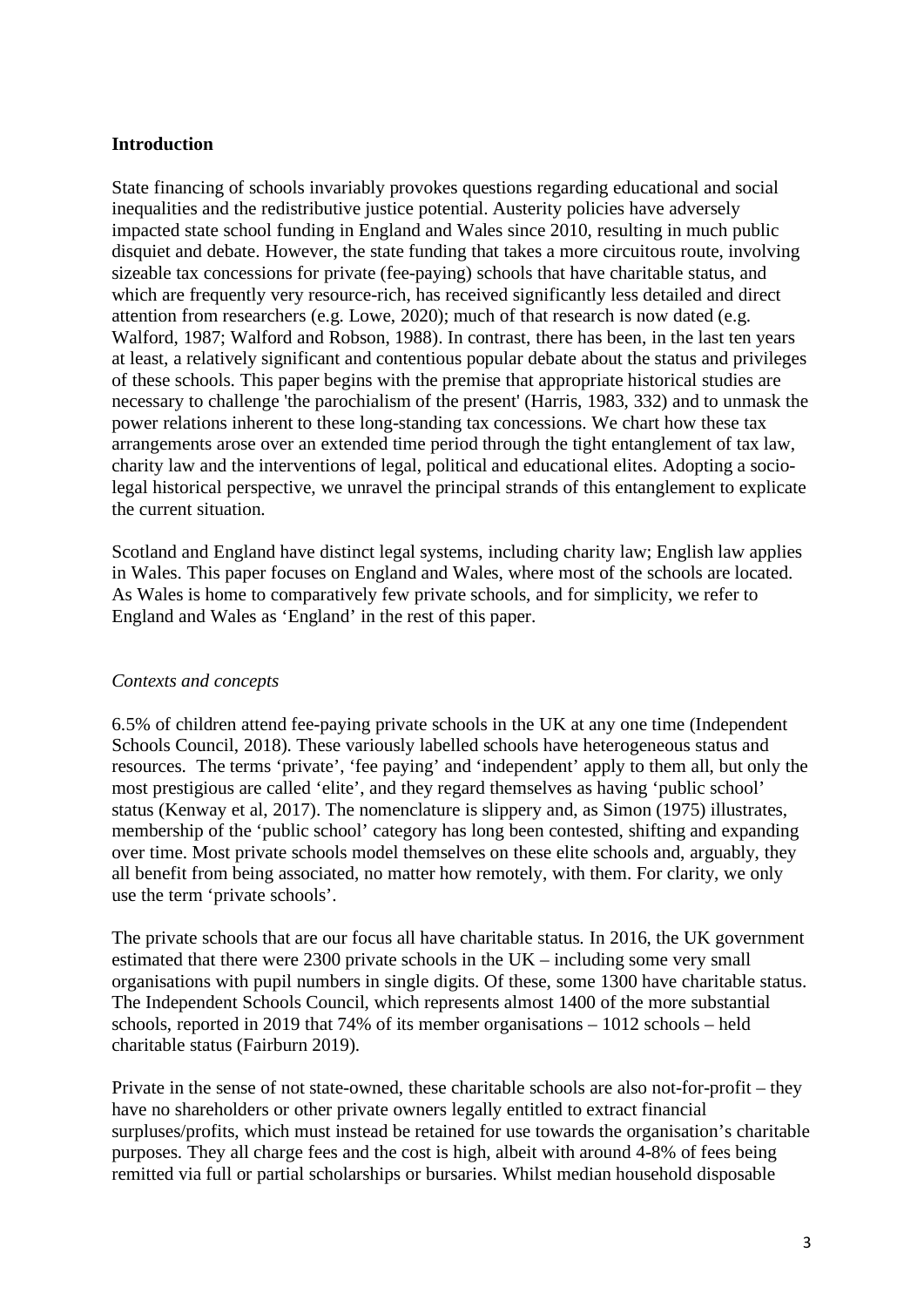income in the UK in 2017 was £29,600 (Office of National Statistics, 2019), fees for boarding students at the most expensive private schools are typically £35-£40,000 a year (*The Times* 4 March 2017). Even the fees at day schools in the North and Midlands, well-regarded and highly ranked academically but less socially prestigious, are £14,300 a year (Independent Schools Council, 2019).

The tax position of these charitable schools is technically complicated. The legal language is often obscure and, the underlying principles can be counterintuitive and are frequently masked by apparent objectivity and the rhetoric of normalisation. The schools, and their private donors, enjoy complete or partial exemption from a wide range of taxes.

Tax breaks explicitly relieve particular organisations or classes of individuals from taxes otherwise payable. Because this has the same net effect in bookkeeping terms as the state collecting taxes and then spending them, tax breaks are classed as a form of public expenditure known as 'tax expenditure'*.* As tax expenditure is income foregone, it generally escapes annual budgetary scrutiny because there is no actual decision to spend cash. Tax expenditures also suffer from non-reporting; tax not due is rarely reported or calculated, the government provides no official estimates and UK taxpayers have an absolute right to confidentiality. Tax expenditure is an imprecise tool for spending public money effectively due to its relative lack of transparency, enabling the hidden operation of power in favour of certain organisations and classes of individuals (Boden, Childs and Wild 1995).

Private schools' tax breaks are public expenditure that directly benefits them. The precise value of these concessions is unknown – the government makes no estimates (Fairburn 2019). In 2014 the Labour party estimated that the value of Income Tax relief to these schools was £700m (*The Telegraph,* 24 November 2014). A 2017 study, based on Freedom of Information Act requests, estimated that the schools' partial exemption from local property taxes was worth a further £105m a year (*The Guardian,* 11 June 2017). The schools are not subject to Value Added Tax because education is an exempt supply under VAT law. The value of this exemption is estimated (again by the Labour party) at £2.2 billion a year (*The Guardian,* 6 April 2017). Private schools also claim refunds on some tax paid by donors on their donations, and are exempt from Capital Gains Tax. No estimates of the value of these reliefs are available. These sums are likely to be significant – possibly in excess of £3 billion a year. Schools also benefit from additional tax-incentivised donations by tax relief on gifts and Inheritance Tax (Chesterman, 1999). The UK government's predicted expenditure on state school education in 2019 is £87.7bn (UKPublicspending.co.uk, 2019), suggesting that, per child, the entire private school sector (including non-charities) receives tax relief roughly equivalent to half the level of public expenditure on state school students. The amount per student in charitable schools will be greater, but cannot be estimated.

### **A condensed socio-legal history**

Tax breaks for private schools have a complex legal history best understood via a critical socio-legal, rather than a doctrinal, legal historical approach. Doctrinal approaches focus on statutes, cases, scholarly commentaries and judges' decisions. Critical socio-legal approaches utilise these resources, but also address pertinent aspects of the law-in-practice, its meanings and functions, in an interdisciplinary manner. They interrogate the 'ampersand' in the sociolegal (Fisk, 2019) via a both-ways, both-and approach, examining how society influences the law and how the law influences society. In this paper we bring the history of tax law into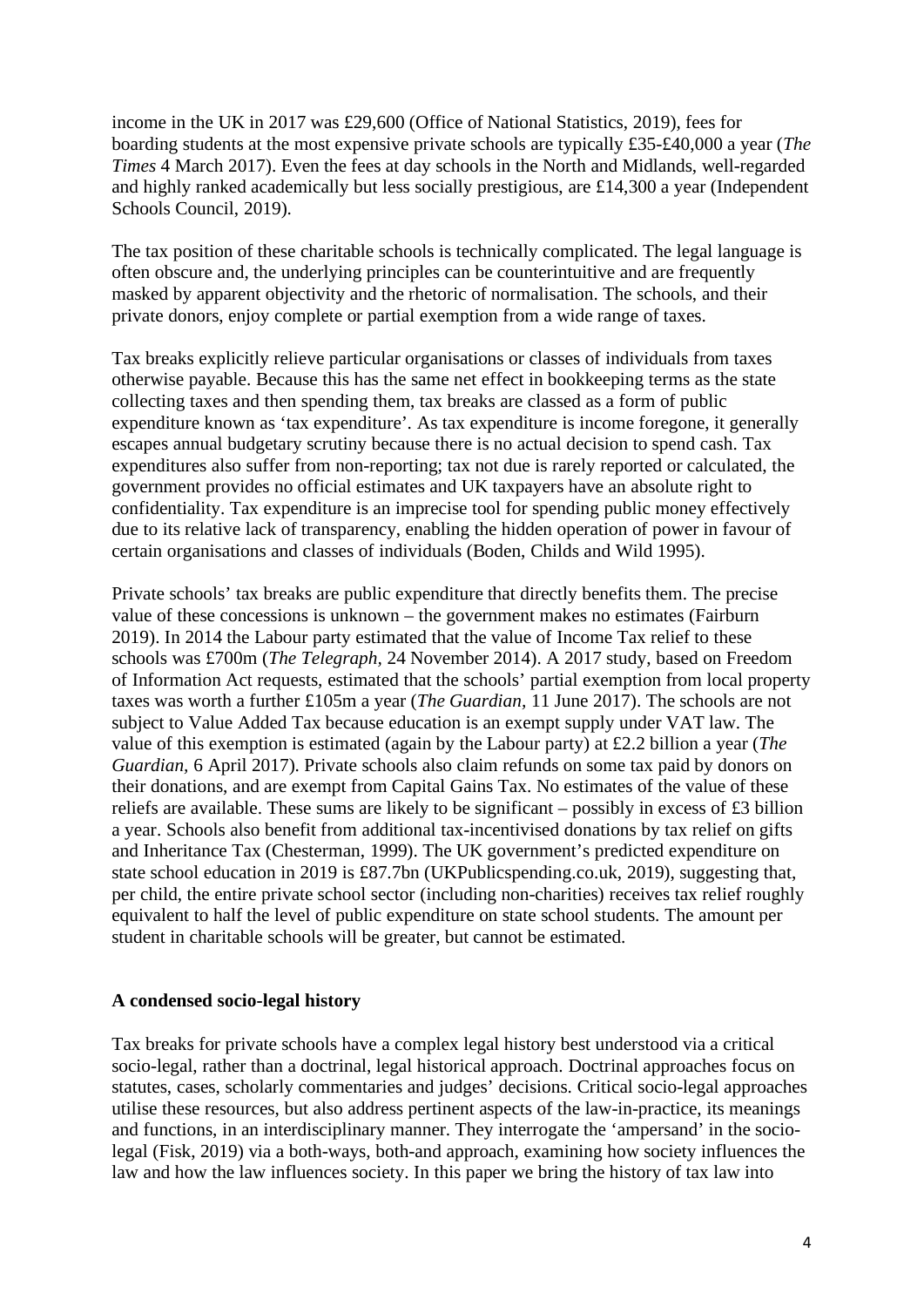conversation with two strands of critical sociology—tax (e.g. Boden, Killian, Mulligan and Oats, 2010; James, 2017) and elite schools (e.g. Kenway and Koh, 2015). Both fields examine and expose the material, institutional and discursive resources that society's most powerful and privileged groups mobilise in their own interests.

We adopt a linear temporality to reveal, over the *longue durée*, how the particular legal, political and social dynamics are deeply entrenched. While identifying the slow and steady accretion of their normalisation, we also show how these dynamics have been regularly renewed, or strategically readjusted, in comparatively short but decisive episodes. As researchers of the socially dominant, we clarify the naming practices involved, the meanings they mobilized and who their representations represented. Our primary sources are court and media reports, official reports, political party manifestos, legislation and parliamentary proceedings read through the lens of law, education and social policy research.

### *Charity: for the poor or the wealthy?*

The English law concept of charity dates from the late  $16<sup>th</sup>$  and early  $17<sup>th</sup>$  centuries, when feudalism and its associated systems of poor relief were in decline. This necessitated new laws and, as disputes ensued, the courts became involved. Over time, these court cases generated case (common) law via precedents, interpolating the legislation to produce a complex assemblage. A suite of Elizabethan Poor Laws were enacted, including the Charitable Uses Act 1601, which was designed to regulate and protect charitable assets. The Preamble included education as a charitable purpose.

Whereas Landes Tenementes Rentes Annuities Profittes Hereditamentes, Goodes Chattels Money and Stockes of Money, have bene heretofore given limitted appointed and assigned, as well by the Queenes most excellent Majestie and her moste noble Progenitors, as by sondrie other well disposed persons, some for Releife of aged impotent and poore people, some for Maintenance of sicke and maymed Souldiers and Marriners, Schooles of Learninge, Free Schooles and Schollers in Universities… (quoted in Scott and Wethered, 2012: 1)

Under the Act, a charitable purpose was one that fell within the definitions in the preamble, existed for public (not private) benefit and for the relief of poverty (Malik, 2008). Sir Francis Moore, an eminent lawyer, stated in 1607 that that 'poverty is the principal and essential circumstance…within the compass of this Statute' (Jones, 1983:121). In 1700 the courts ruled that only free schools were included under the Charitable Uses Act 1601 because, whilst education was a charitable purpose, charging fees was incommensurate with the relief of poverty (Jones, 1983).

Law is dynamic, and the Mortmain and Charitable Uses Act 1735 effectively removed the absolute requirement regarding the relief of poverty (Jones, 1983). In the 1805 case of *Morice v Bishop of Durham*, the judge, reflecting the 1601 Act, classified charitable purposes as: the relief of the indigent, the advancement of learning, the advancement of religion, and the advancement of objects of general public utility (Malik, 2008), conducted for the benefit of the public.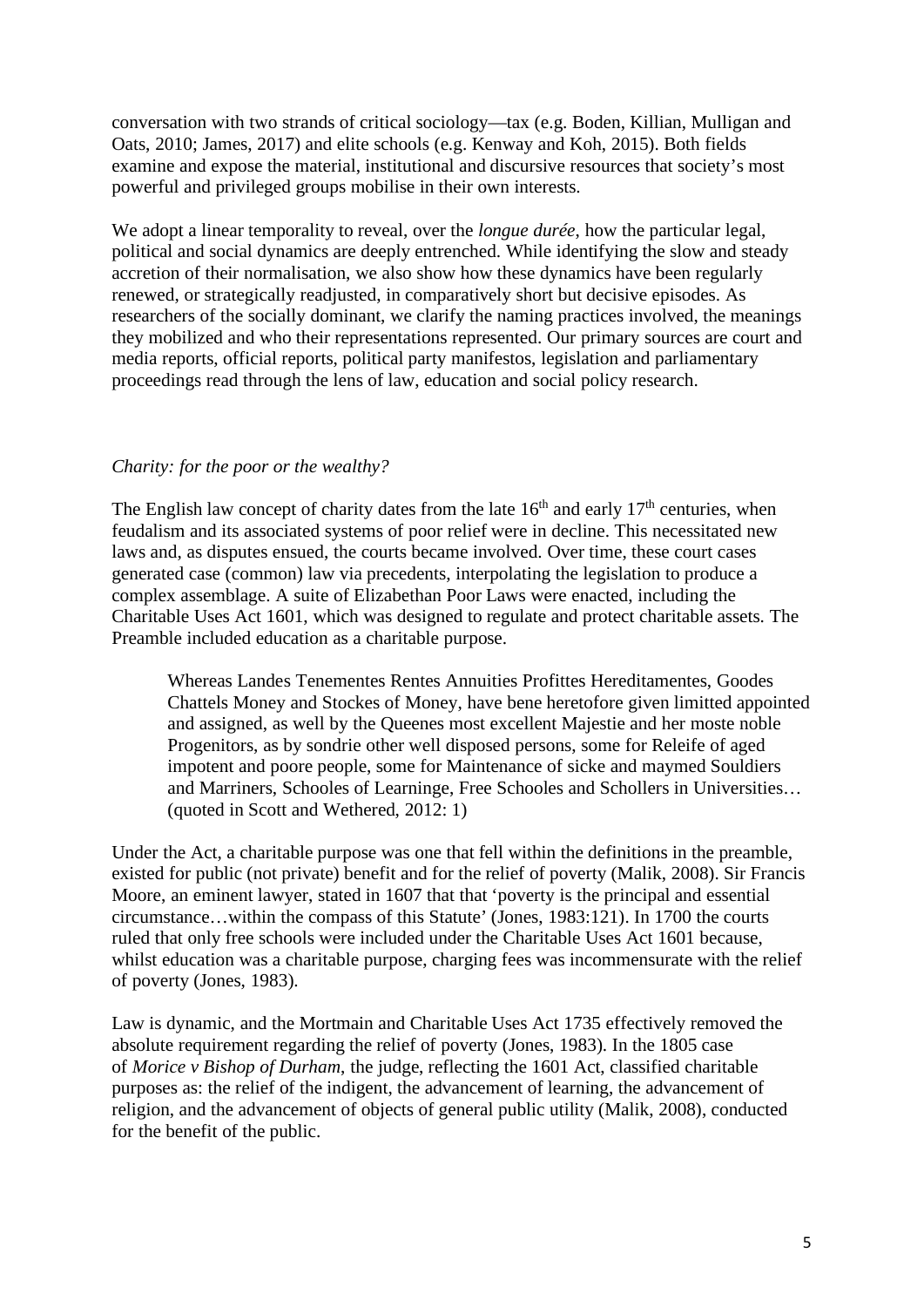Due to the persistence in law of the Preamble to the 1601 Act, all schools, whether for the poor or not, could now be charities if they provided public benefit – which was not, and still is not, defined in statute. In 1807, the courts ruled that the not-for-profit Rugby and Harrow schools, despite admitting fee-paying students, could have charitable status (Jones, 1983). In the 1827 case of *Attorney General v Lord Lonsdale* the heirs to an estate argued that a school endowed under an aristocrat's will could not be charitable because 'being for the education of gentlemen's sons, is not a charity'. The judge disagreed, stating that 'the institution of a school for the sons of gentlemen, is not, in popular language, a charity; but in view of the Statute of Elizabeth [the 1601 Act], all schools for learning are so to be considered' (Reports of Cases, 1843:110).

By the late 19<sup>th</sup> century, the determination of charitable status had been reserved to the courts, presided over by judges who have the power to make the law mean what they say it means (James, 2010). In 1891 Judge Lord MacNaughten defined charity authoritatively for legal purposes, noting that this differed from the 'popular meaning'.

That according to the law of England a technical meaning is attached to the word "charity," and to the word "charitable" in such expressions as "charitable uses," "charitable trusts," or "charitable purposes," cannot, I think, be denied…How far then, it may be asked, does the popular meaning of the word "charity" correspond with its legal meaning? "Charity" in its legal sense comprises four principal divisions: trusts for the relief of poverty; trusts for the advancement of education; trusts for the advancement of religion; and trusts for other purposes beneficial to the community, not falling under any of the preceding heads. The trusts last referred to are not the less charitable in the eye of the law, because incidentally they benefitted the rich as well as the poor, as indeed, every charity that deserves the name must do either directly or indirectly. (Commissioners for Special Purposes of Income Tax v Pemsel, [1891] A.C. 531)

During the  $19<sup>th</sup>$  century the definition of charity thoroughly departed from its popular meaning, evolving into a complex legal concept. This happened at the hands of judges with strong links to elite private schools. Also during the 19<sup>th</sup> century the schools that came to be called the Great Schools were transformed.

These schools departed from their origins as 'societies of boys' and gradually became elite institutions. The 1810 case of *Attorney-General v Earl of Clarendon,* concerning Harrow School, graphically illustrates the emerging class power struggles. The school was challenged over the admission of large numbers of 'the sons of the nobility and gentry of this kingdom' who, it was alleged, rendered 'it impossible for such poor children to remain in the school; being constantly scoffed at and illtreated' or their families to keep up with the expenditure required for the boys' upkeep (Vesey, 1845:492). In the 1842 case of *Attorney-General v Earl of Stamford,* it was argued that the education provided had been 'adapted almost exclusively for the wealthier classes' (Synge, 2015:188). Many schools had endowments or foundations to benefit poor boys. But, as they developed into institutions designed to produce men of the 'right' moral fibre, concerns arose that admitting the lower orders might adversely affect the schools' moral character (Kenway and Fahey, 2015). School governors being granted discretion to give scholarships to whomsoever they pleased resolved these concerns; their decisions tended to favour the upper classes of modest means (Shrosbee, 1998). Schools founded to educate the poor (Lowe, 2020) increasingly served the (usually wealthy) elite – breeding grounds for statesmen, military officers and colonial overlords (Chandos, 1984).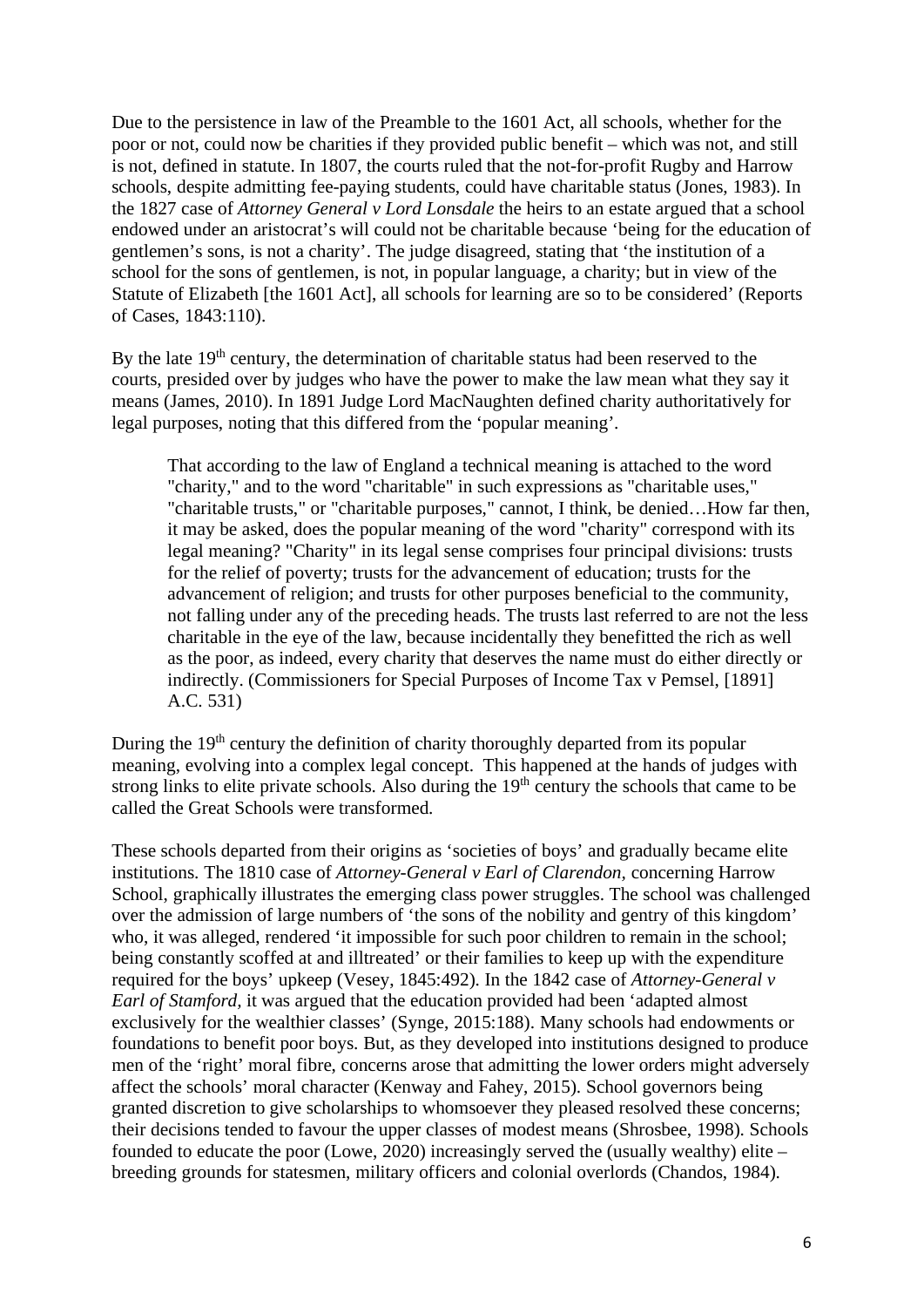They were central to sustaining and adapting the class structure of England as the sons of wealthy industrialists joined those of the gentry to gain powerful connections and class 'polish'. The schools emphasised hierarchy, generated a sense of entitlement to rule and helped forge life-long and inter-generational bonds (Gaythorne-Hardy 1977).

Intensely conservative, the schools opposed an increasingly secular state and increased public provision of education for the lower orders. The prospect of an educated working class was an anathema (Ball 2005). The schools used their considerable influence and connections in legal, political and media institutions to advance their own, and their past and present students', interests. Lowe (2020) meticulously documents how the prestigious 'Great Schools' (Charterhouse, Eton, Harrow, Merchants Taylors, Rugby, Shrewsbury, St Paul's, Westminster and Winchester) worked with Conservative parliamentarians in the first half of the 19<sup>th</sup> century to ensure that they were excluded from the general regulatory regime for charities then being developed by the state.

This position was confirmed by the 1864 Clarendon Commission report on the management, finance and educational provision of the Great Schools (Clarendon Report, [1864] 2005), which recommended that they become autonomous institutions. The ensuing Public Schools Act 1868 freed seven of the nine schools from any government, crown or church control (St Paul's and Merchant Taylor's School successfully argued they should be excluded). They were deemed 'public schools' because the only entry restriction was fees, not locality or religious affiliation (Kenway and Fahey, 2015). The Great School system established a governance model to which many other schools aspired. In 1869 the Headmasters' Conference (HMC) was formed, eventually becoming a powerful lobbying force for the sector once initial internal tensions around issues of status were resolved (Honey, 1977).

### *Trade or a charity?*

Unsurprisingly, the schools turned their attention to fiscal matters. Income Tax was introduced permanently in 1842, and the Great Schools were immediately exempted (Jones, 1983). They were all endowed schools – charitable trusts unable to distribute profits and with no private owners. Although some, by this point, charged fees, they were deemed not to be trading and therefore not subject to Income Tax on surplus income.

In contrast, the emerging non-endowed schools were considered to be trading and became subject to Income Tax as if they were commercial businesses (Jones, 1983). Whilst, by the end of the  $19<sup>th</sup>$  century, they were mostly not making any profit to be taxed on, they were paying various property taxes. After 1874, when appeals against the tax authority's decisions became possible, a number of schools took court cases, with varying success, to establish that they were akin to the Great Schools and so exempt from all taxes (Jones, 1983). These were attempts to change the legal status of individual schools, rather than the law itself.

A decisive episode that demonstrates the schools' self-interested tenacity, and powerful networks, involved the non-endowed, not-for-profit Brighton College. It operated at a loss until 1910, but then started achieving a trading surplus, resulting in tax charges. Edwardes Jones, a former pupil, member of the college's governing council and a King's Counsel persuaded the college that the tax assessments could be challenged and offered his services *pro bono*. Some exemptions were achieved by 1917 and incorporated into law by 1918. In 1921, the tax authorities conceded all points on property taxes on the eve of a court hearing (Jones, 1983).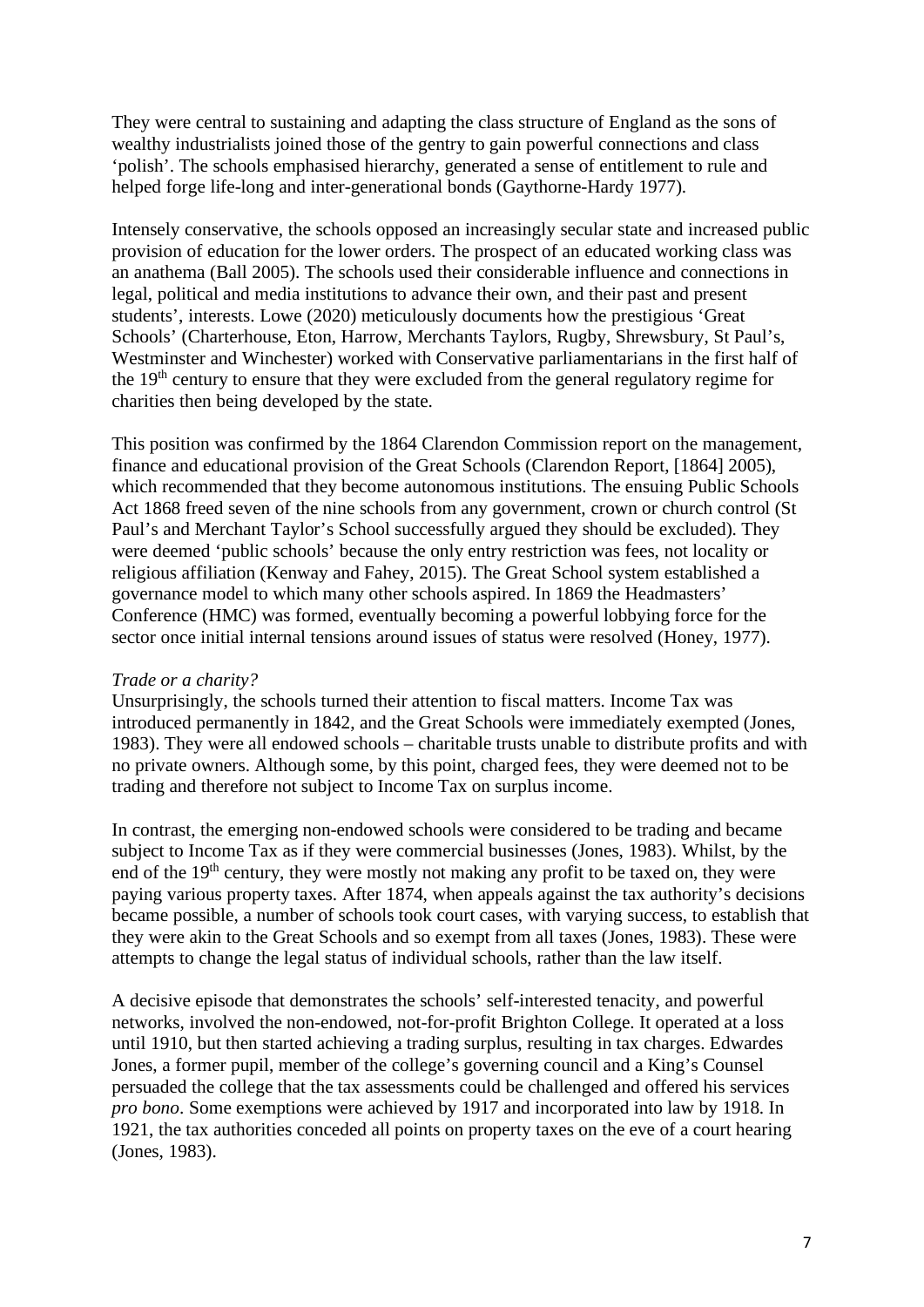By 1921 the college became subject to a new Corporation Profits Tax, which would capture the college's surplus income. An arrangement was made for a question to be asked in the House of Commons by JFP Rawlinson, the MP for Cambridge University (Oxford and Cambridge then had their own members of parliament) and a representative of the university on the college's council. Rawlinson lobbied hard: the Finance Act 1921 exempted all charitable, non-profit distributing companies or those established solely for religious or educational purposes from Corporation Profits Tax (Jones, 1983).

Edwardes Jones' final battle was for exemption to Income Tax on profits. In 1923 the Special Commissioners (a tax tribunal) ruled that the college was carrying on a taxable trade because it charged fees. The college appealed to the High Court, with Edwardes Jones as one of the barristers and the chair of the school governor's own law firm acting as solicitors. Brighton College argued that, because it could not distribute profits, it was not carrying on a trade. The judge agreed, leading *The Times* to commend him and to urge a change in the law for all private schools. The tax authorities appealed to a higher court (Jones, 1983).

By 1917, some 30 of the newer Victorian non-endowed schools, including Brighton College, had joined the HMC. They were anxious to achieve the same tax advantages as the Great Schools. In 1923 the HMC joined Brighton College in the legal fray, providing a sizeable £2000 fighting fund. In 1924, the Court of Appeal overturned the High Court's decision, ruling that it was not within the definition of a trade that one aimed to make a profit for distribution. In 1925 the House of Lords (as the Supreme Court was then known) rejected Brighton College's further appeal, ruling that 'in providing an education for money' the college was carrying on a trade and the use of those profits was immaterial to its tax status (Jones, 1983:127). The decision was unanimous, but one judge noted that he felt unhappy at the label of 'trade' being applied in these circumstances. Another noted that few of these schools made a trading profit anyway, and that their income from property and investments was already free of tax (Jones, 1983).

Yet these meagre bills proved inflammatory. Having exhausted its legal options, Brighton College, with the support of other HMC schools, sought to change the law. *The Times* noted that 'it is not a bad thing that the matter should be settled and the road cleared for legislation' (Jones 1983:127). Rawlinson raised the matter in parliament again. The headmaster of Eton suggested that the government had every reason to wish the public school system well: all 21 men in the 1926 cabinet went to a private school – 18 to the 'Great Schools' and seven alone to Eton (Jones, 1983).

The schools shifted to a more public-spirited stance. They claimed that by providing education at direct parental expense, they relieved the public exchequer of significant cost and left more resources for state schools. In challenging economic times the government was reluctant to grant further tax breaks; the few schools that had made a trading profit were in a privileged position, and tax relief would simply advantage them further, allowing capital accumulation at a time of straitened public finances. Despite these counter-arguments, in 1927 all charities were exempted from Income Tax on trading profits that arose in the course of the primary activity of the charity. This change is remarkable as it was introduced in the Budget of Expedients, designed to repair the country's finances after the General Strike (Sabine, 1966).

These successive legal and parliamentary triumphs had unfolding consequences over the  $20<sup>th</sup>$ and early 21<sup>st</sup> centuries.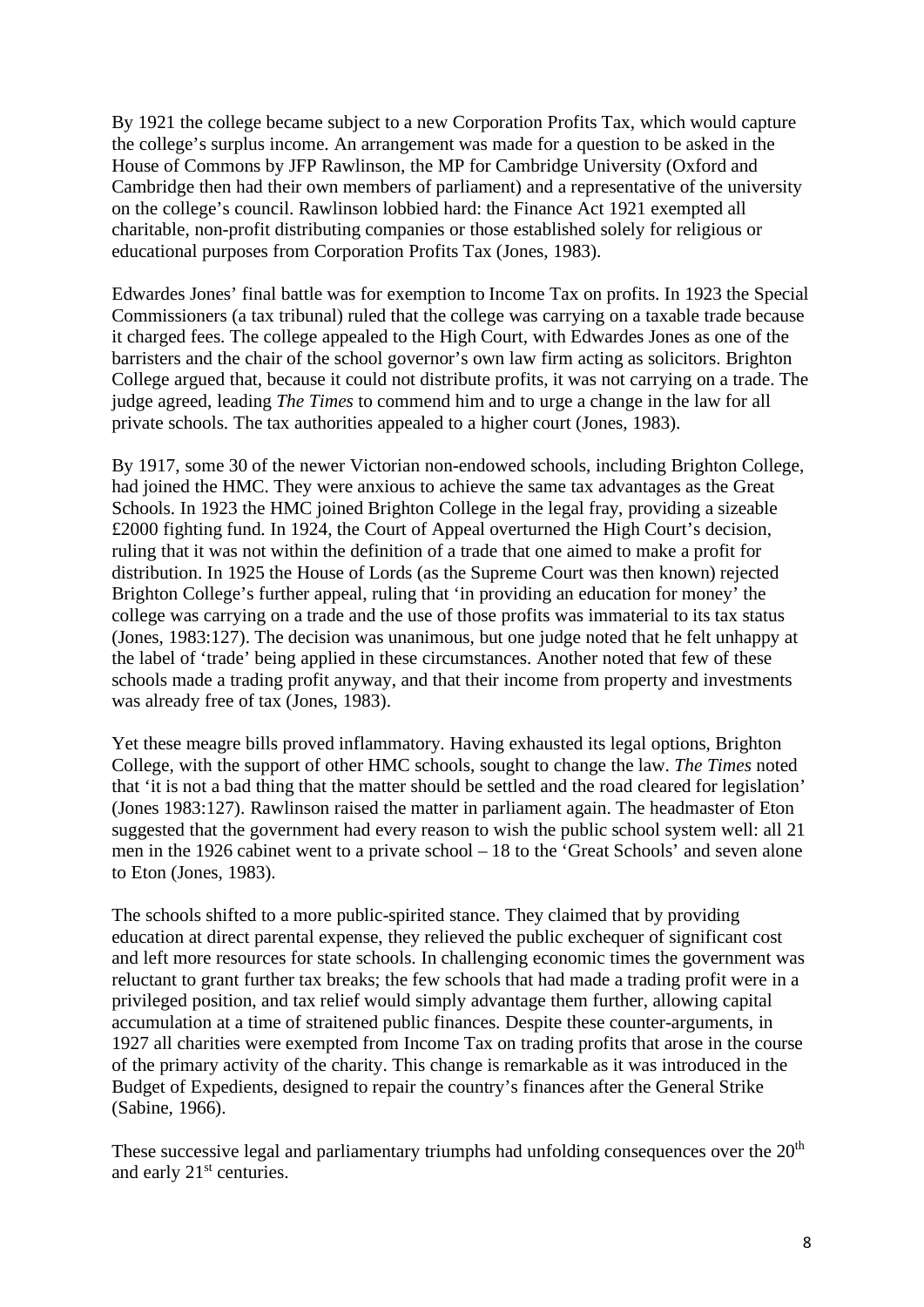#### **Recent parliamentary politics versus the courts**

.

Britain's two main parties have consistently split along party lines regarding the tax and charitable status of private schools. The Conservative party was, and remains, the schools' ally – a significant number of past and present Cabinet members attended them (Sutton Trust, 2019). The Labour party initially lacked a strategy for directly tackling the issue (Tapper, 2003). It initially supposed that the growth in, and improvement of, the state sector would lead to private schools withering away (Moffat, 1989). However, private schools continued to prosper during the 20<sup>th</sup> century, extending their remit to the burgeoning middle classes. Indeed, the schools accrued yet further tax advantages. For instance, in 1960 they were exempted from 50% of local property taxes and local authorities could give a greater exemption if they wished (Walford, 1987).

Only in its February 1974 election manifesto did Labour announce that 'all forms of taxrelief and charitable status for public schools will be withdrawn' (Labour Party, 1974a). By its October 1974 manifesto, this had hardened to a commitment to 'withdraw tax relief and charitable status from Public Schools, as a first step towards our long-term aim of phasing out fee paying in schools' (Labour Party, 1974b). This policy was never implemented because the Labour government became embroiled in bitter industrial disputes, followed by the election of the Conservative government of Margaret Thatcher in 1979.

Thatcherism advocated the withdrawal of the state from service provision, as far as was practicable, emphasising 'individual choice'. As studies have subsequently shown educational choice has proved illusory for many (e.g. Ball, Bowe and Gewitz, 1996). Significant tax reductions, especially for higher earners, transferred financial resources from the state to taxpayers, delegating spending decisions to private, unaccountable individuals and businesses (Chesterman, 1999). Private philanthropy (as opposed to state entitlement) was promoted by the extension of tax breaks for charitable donations.

These reforms significantly boosted private schools' finances by giving the wealthy a greater ability to pay fees and by encouraging donations. Tax breaks on charitable donations provide relief at individuals' marginal (highest) rate, so the higher one's rate of tax, the more the tax refunded These changes were therefore regressive: the wealthy could not only give more absolutely to their causes than the poor could, but also got a larger proportional tax rebate (Chesterman, 1999). Whilst school fees do not count as charitable donations, wealthy taxpayers can now make substantial donations to their old, or their children's schools, and the tax that should have been paid on this sum will be refunded, split between the school and the donor.

By 1986, the Tory government had extended the tax relief that companies could claim on donations to charities, making it easier for wealthy parents or alumni to make tax-deductible donations to their children's schools via their own incorporated businesses. Walford (1987) explains that, subsequent to these changes, the schools developed sophisticated fund raising efforts, further cementing their social and political networks. Additional advantages came with an exemption from the tax payable on legal transactions such as property purchases and, very importantly, Inheritance Tax. Walford (1987) gives the example of an Old Boy of Giggleswick School who died in 1986 leaving £1m to his alma mater. The school got the full amount. Had he died three years earlier, there would probably have been a £450,000 tax bill.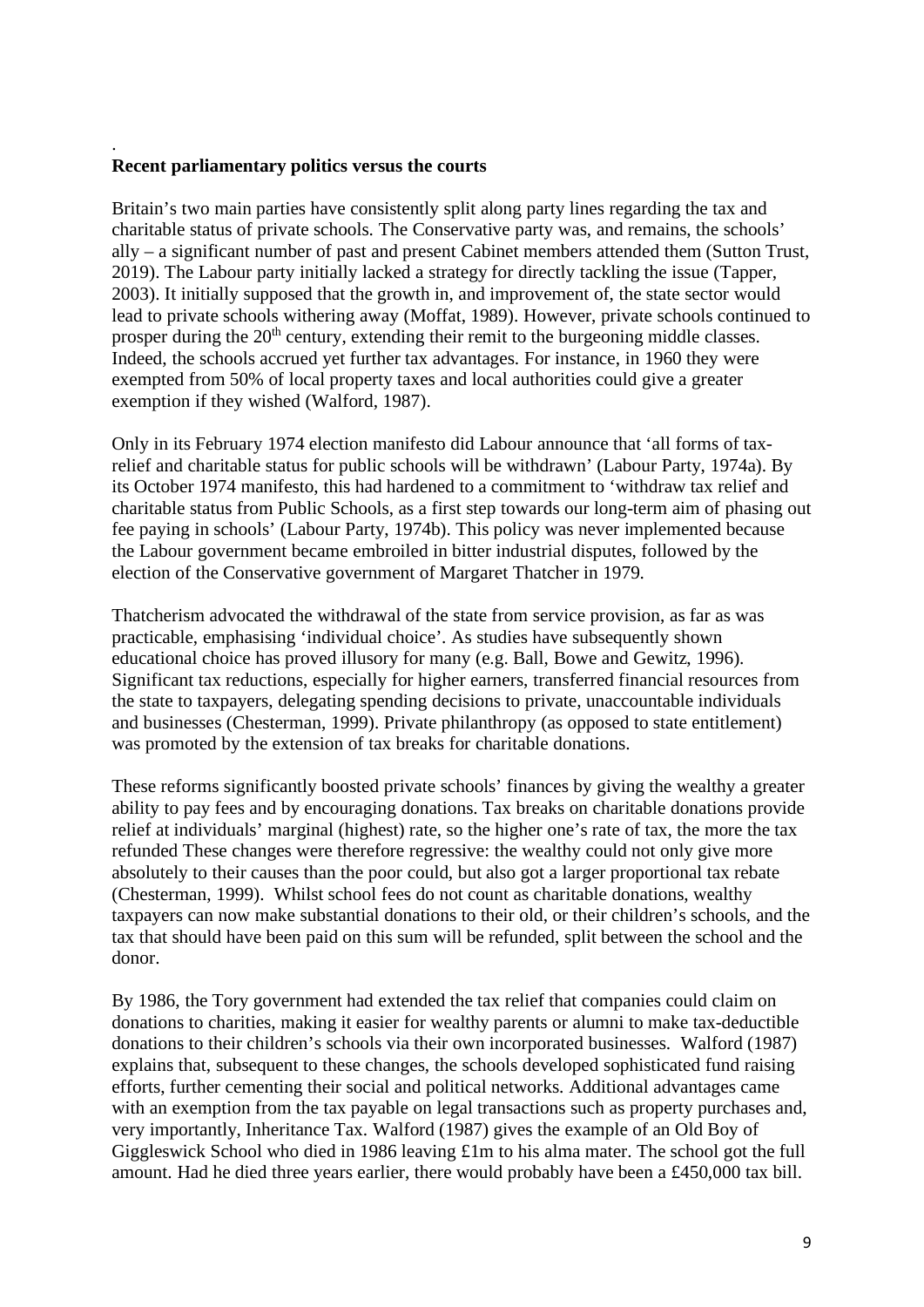Tony Blair's 1997 New Labour government espoused Third Way policies in which the state works in partnership with private providers. Charitable private schools were to be encouraged to contribute their (implicitly) superior expertise to improving the wider educational sector (Dunn, 2012). Importantly, the government's strategy unit saw a problem with organisations that met the legal definition of charitable purpose but did not meet public expectations of delivering public benefit (Synge, 2015). The strategy unit wanted the government to assess each charity's public benefit, including private schools, on a case-bycase basis and, where it was deemed inadequate, to work with the organisation to improve it (Synge, 2015; Dunn, 2012).

Problematically, the strategy unit did not fully understand charity law, as developed in the courts (Synge, 2015). As Synge explains, the unit conflated charitable *purposes* with charitable *activities* – yet they are different in law. *Purposes* are stated aims whereas *activities* are what charities actually do. This confusion led the strategy unit to believe that private schools were obliged to work in partnership with the public sector – an approach ultimately doomed to failure (Dunn 2012).

### *Competing notions of public benefit*

The ensuing Charities Act 2006 gave the first English statutory definition of a charity. This confirmed common law – they had to be established for charitable purposes (which were listed, and included the advancement of education) and be for public benefit. The Act provided no statutory definition of public benefit, leaving it to common (case) law, with guidance on the law to be issued by a new Charity Commission, accountable to parliament.

The Commission issued its guidance in 2008, having apparently taken no external legal advice (Synge, 2015). Two aspects of the guidance proved contentious. The first was that people in poverty should not be excluded from the opportunity to benefit from charities' activities. The second was that fees charged by charities should not unduly restrict the opportunity of people to participate. Effectively, this guidance sought to compel school trustees to permit all poorer people ready access to private schools. The Commission issued further guidance on fee-charging, stating that 'offering free or subsidised access is an obvious and, in many cases, the simplest way in which charities can provide opportunities to benefit for people who cannot afford fees' (Fairburn, 2019:19). It noted that this was not compulsory.

The Commission assumed that it could specifically direct charities towards what it considered appropriate public benefit activities (Synge, 2015). It started undertaking assessments of the public benefit provided by individual charities, including private schools. Two schools were found wanting and given a year to 'to show how they would ensure a sufficient opportunity to benefit in a material way for those who could not afford the fees, including people in poverty' (Fairburn, 2019: 19). Addressing the HMC in 2009, Charity Commission chair Suzi Leather insisted that the Commission's guidance properly reflected the law. However, she said 'the law is not static, and we have had to consider how the legal authorities, many of which were decided in a different social climate, should be interpreted in a modern context' – she expected charities to comply with the guidelines within five years (Holt, 2009). Leather acknowledged that legal challenges to the Commission's guidance were inevitable.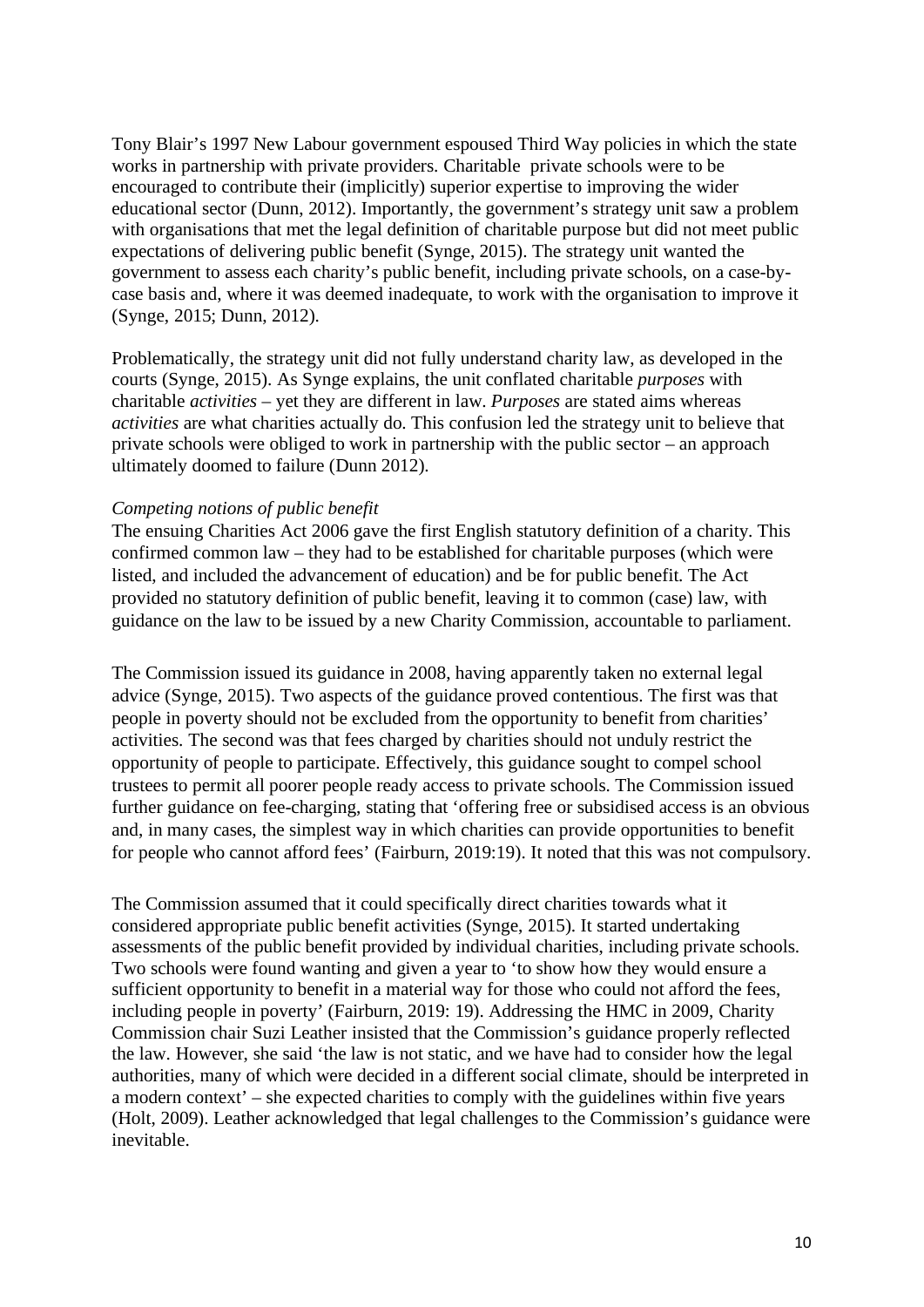Private schools responded to regulatory pressure by starting to increase the numbers of means-tested scholarships offered. However, they simultaneously reverted, once again, to the courts (Synge, 2015). The Independent Schools Council, an umbrella body of seven associations including the HMC, applied for judicial review of the Commission's guidance, arguing that it was 'erroneous and over prescriptive, usurping trustees' discretion, and expressed concern at its uncertainty' (Sloan, 2012: 45). Simultaneously, the Attorney General (the government's chief legal adviser) Dominic Grieve sought clarification from the Upper Tribunal (the principal tax court) on the public benefit requirements of private schools. He argued that there appeared to 'be uncertainty as to the operation of charity law in the context of fee-charging independent schools' (Fairburn, 2019: 20). Grieve attended Westminster School – one of the Great Schools.

In its lengthy and complex 2011 judgement, the Upper tribunal identified two aspects of the public benefit test. The first 'dictates that the nature of the charitable purpose itself must be beneficial to the community' (Sloan, 2012: 45). The court concluded that

neither a court nor the Commission could decide the political question of whether the public benefit in the first sense provided by independent schools was outweighed by the "dis-benefits" arising from the charging of fees and the impact of independent schools on the public as a whole. It would be difficult to demonstrate that an otherwise charitable purpose was rendered non-charitable because of its wider consequences for society. (Sloan, 2012: 45)

The court confined itself to the second aspect, which 'requires that those who benefit from the purpose must be sufficiently numerous to constitute "a section of the public"' (Sloan, 2012: 46), which it ruled was a matter of common law. Sloan (2012:46) notes

When considering whether the activities of an existing charitable school are consistent with the public benefit requirement, the focus would be primarily on the direct benefits, such as scholarships, provided to students. While the sharing of broadly educational facilities with state schools could contribute to the satisfaction of the public benefit requirement, the Tribunal doubted that making such facilities available to the community as a whole would be sufficiently direct to do so unless that somehow implemented an educational object. The Tribunal was also sceptical about the argument that independent schools provide a benefit by removing students from the state sector.

The court concluded that private schools can be charities unless their constitution specifically debars those unable to afford the fees or where they must always charge full fees (Synge, 2015) – neither of which applied to the schools. It also found that activities in pursuit of charitable purposes are solely the trustees' responsibility, and cannot be directed by the courts or the Charity Commission. This meant that private schools could not be obliged to offer significant numbers of means-tested scholarships. The court also ruled that the Commission's guidance that fee levels must not exclude poorer people was simply 'wrong' (Synge, 2015:186).

Concurrent with this case, the new Conservative-led government was pushing new charities legislation through parliament. The 2011 Act, which replaced much of the 2006 Act, still defined a charity as an organisation established for charitable purposes providing public benefit, and again left the matter of what constituted public benefit to common law. In a new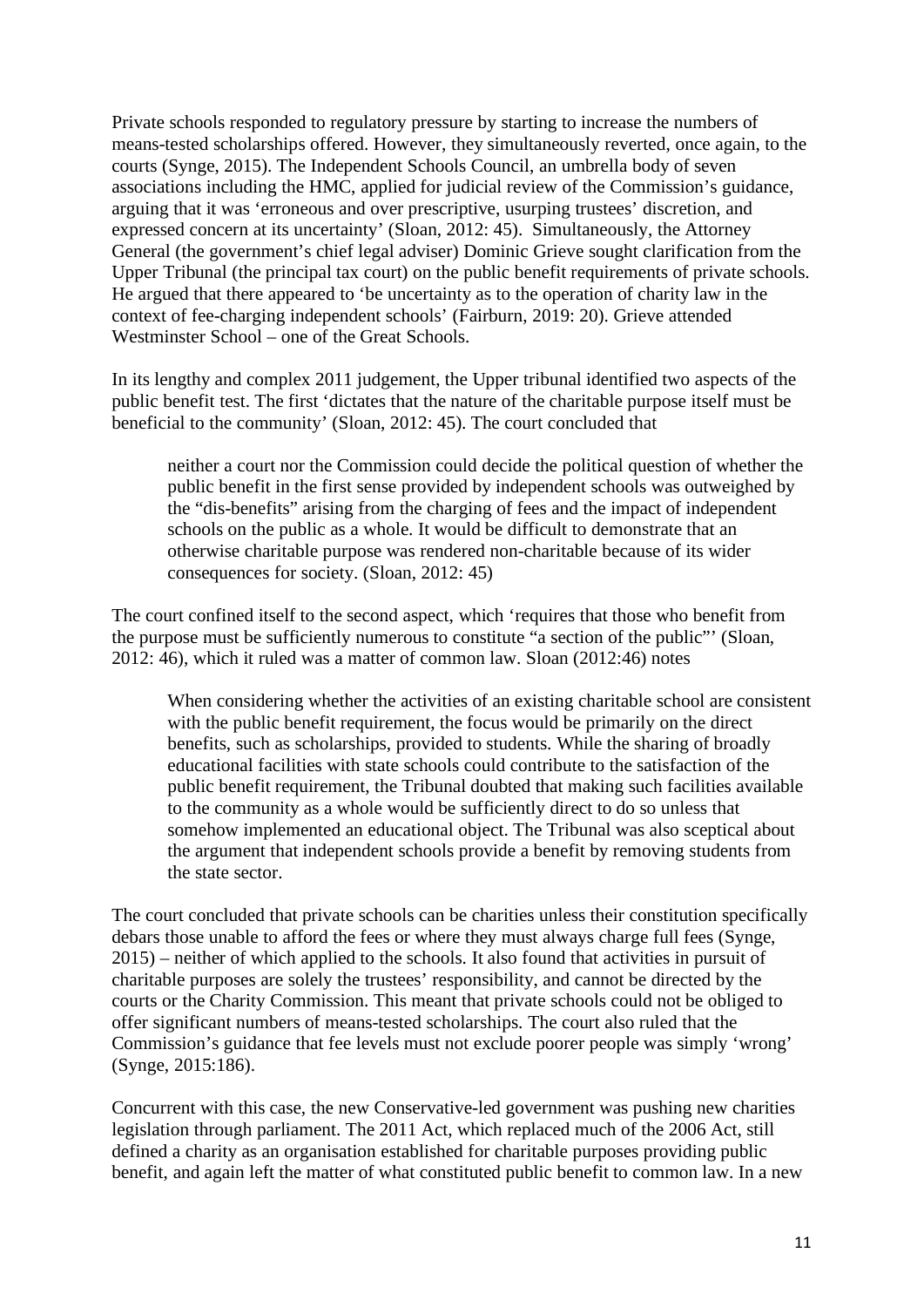development, automatic presumption of public benefit associated with any purpose was specifically debarred. Schools must therefore now demonstrate that they provide public benefit.

The new Act engendered a new Charity Commission, which again had to produce guidance on the common law of public benefit – this time incorporating the Upper Tribunal's decision. The Commission's guidance notes that

- In determining whether a school is acting in the public benefit, the primary focus must be on the direct benefits it provides (such as scholarships), although all of the charitable benefits can be taken into account.
- A student whose family can pay fees is no less a potentially beneficiary than one without the possibility of having their fees paid – both need an education.
- The extent to which schools need to charge fees to meet their expenses can be considered and, if there is a reliance on fee income, for 'admissions to be weighted in favour of potential beneficiaries able to pay fees' (Fairburn 2019: 10).
- When fees are so high that poor families could not afford them, the trustees must provide a benefit for the poor above the minimal or tokenistic – beyond that, the level of provision is at the discretion of the trustees.
- The definition of 'poor' caused some issues and the Commission stated that schools might look not just at a student's family circumstances, but also whether other charities might give assistance.
- If the school provides luxurious facilities then the onus of demonstrating public benefit is increased. (summarised from Fairburn, 2019)

In further guidance on how fee-paying schools might enable the poor to benefit (Charity Commission, 2013), the first item on the list was bursaries or assisted places, but there were numerous other suggestions, such as sponsoring state academy schools; distributing funds via a grant making body; allowing state school pupils to use facilities such as swimming pools; seconding staff; or, having joint cultural activities with state schools.

In 2012 a review into the operation of charity law mandated under the Charities Act 2006, chaired by Lord Hodgson of Astley Abbotts, was published. Hodgson is a Conservative member of the House of Lords who attended Shrewsbury – one of the Great Schools. His review recommended against a statutory definition of public benefit 'in order to retain the flexibility attached to the common law definition' (Fairburn, 2019: 22). The Conservative-led government agreed. In 2013 the House of Commons Public Administration Select Committee published its report into public benefit and charities. The report argued that 'it is for Parliament to resolve the issues of the criteria for charitable status and public benefit, not the Charity Commission, which is a branch of the executive' (Public Administration Select Committee, 2013: para 86). The Conservative-led government disagreed, stressing the importance of the flexibility provided by the courts, enabling them to respond to social change. The emphasis on flexibility appears disingenuous given the significant jurisprudential consensus that common law is incremental and not particularly agile (Vos, 2018).

In 2012 Commission chair, Suzi Leather told the Public Administration Select Committee that 'the issue of charitable status of independent schools was "one that is heavily ideologically laden in public debate"' (Fairburn, 2019: 22). Arguably, the regulatory and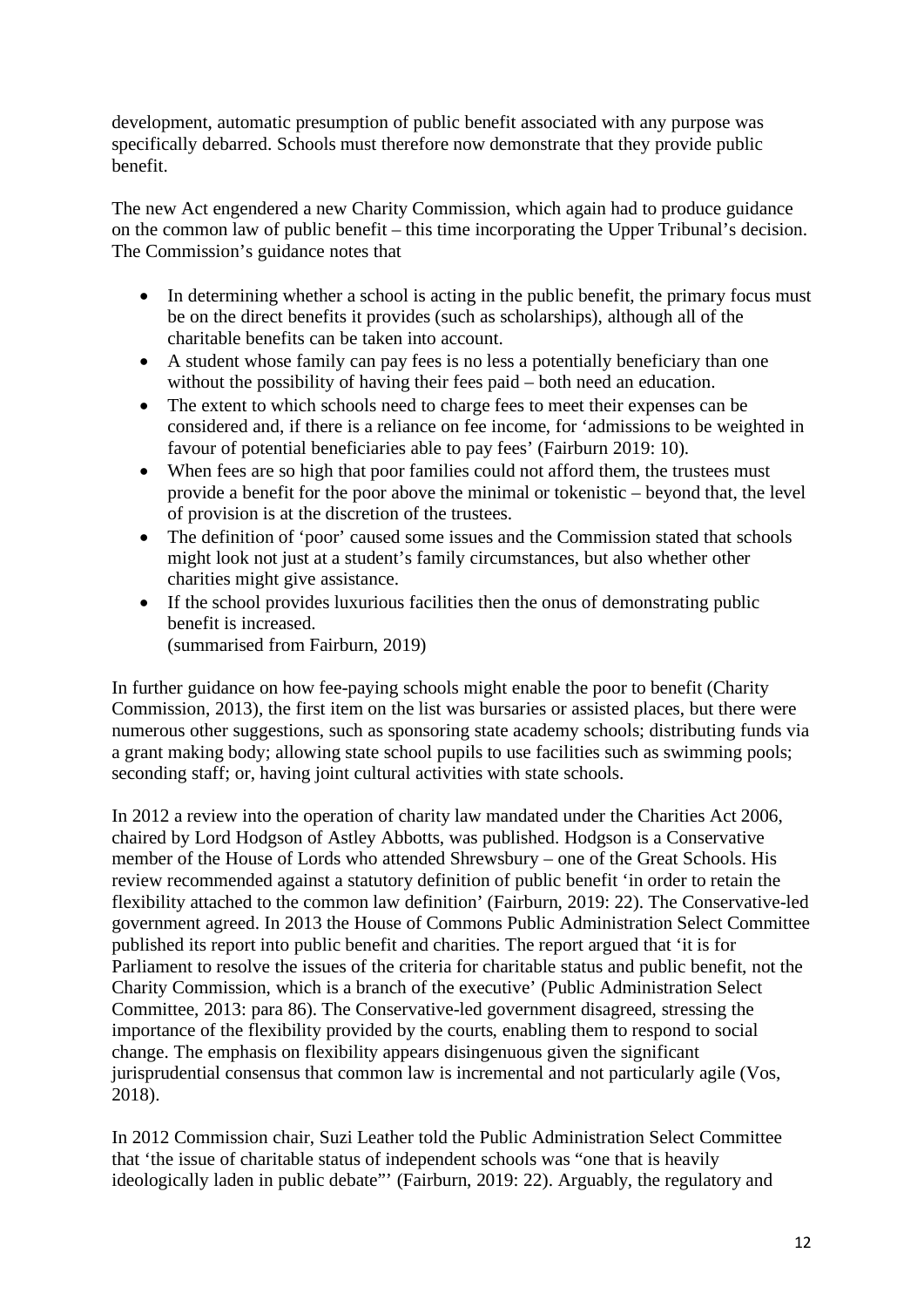legal processes are too. The Upper Tribunal case and the 2011 Act were mutually reinforcing in quashing the attempted Blairite reforms. They sequestered the issue of public benefit to the courts.

This is potentially jurisprudentially problematic –the system of common law requires judges to build upon their predecessors' decisions with marginal adaptations over time. This makes radical change difficult. Judges' decision-making in these obscure areas of law has only limited public scrutiny and no democratic control. Judges are far from representative of citizens –as recently as 2019, 'senior Judges were the most rarefied group' amongst the UK's elite, 'with two thirds attending private schools and 71% graduating from Oxbridge. In fact over half (52%) of senior judges took the same pathway from independent school to Oxbridge and then into the judiciary' (Sutton Trust and the Mobility Commission, 2019).

In September 2016, the Conservative government launched an education consultation paper (Department for Education, 2016). Concerned primarily with the state sector, the consultation noted the tax privileges enjoyed by private schools, that between 2010 and 2015 their fees rose four times faster than average earnings growth, and that the percentage of their pupils who came from overseas has gone up by 33 per cent since 2008. It called upon larger private schools to do more to help the struggling state sector by either sponsoring a state academy or setting up a free school (but without paying any capital or operating expenses), or offering a greater proportion of fully-funded bursaries for those unable to pay full fees. Smaller schools were invited to provide less substantial 'partnership' assistance via, for instance, teacher development activities. Crucially, the consultation document stated

We think it is essential that independent schools deliver these new benchmarks. If they do not, we will consider legislation to ensure that those independent schools that do not observe these new benchmarks cannot enjoy the benefits associated with charitable status, and to result in the Charity Commission revising its formal guidance to independent schools on how to meet the public benefit test, putting the new benchmarks on to a statutory footing. (Department for Education, 2016: 16).

Theresa May launched this consultation in her first major policy speech as Tory Prime Minister. The backlash from the schools was immediate; the heads of prestigious schools lambasted May for being 'cheeky', 'cheap' and not understanding that the schools were a 'very successful part of the British economy' (*The Telegraph*, 9 September 2016).

The government's 2018 response to consultation (Department for Education, 2018a) took a softer line and made no mention of changing any school's charitable status. Rather, it emphasised the joint understanding that it had reached with the ISC, and which was published alongside the response (Department for Education, 2018b). Under this, the ISC undertook to require member schools to promote social mobility through scholarships, but greater emphasis was placed on working in partnership with the state sector – by sponsoring schools or providing joint activities (such as sports or other cultural events). It was acknowledged that the Upper Tribunal had ruled that trustees had ultimate decision-making powers regarding schools' activities. The schools were not required to support the state sector financially, and the government was fulsome in its recognition of the value of the sector. The ISC and the government set up joint working arrangements to facilitate private school sponsorship of, and joint activities with, state schools, but not scholarships (Fairburn, 2019).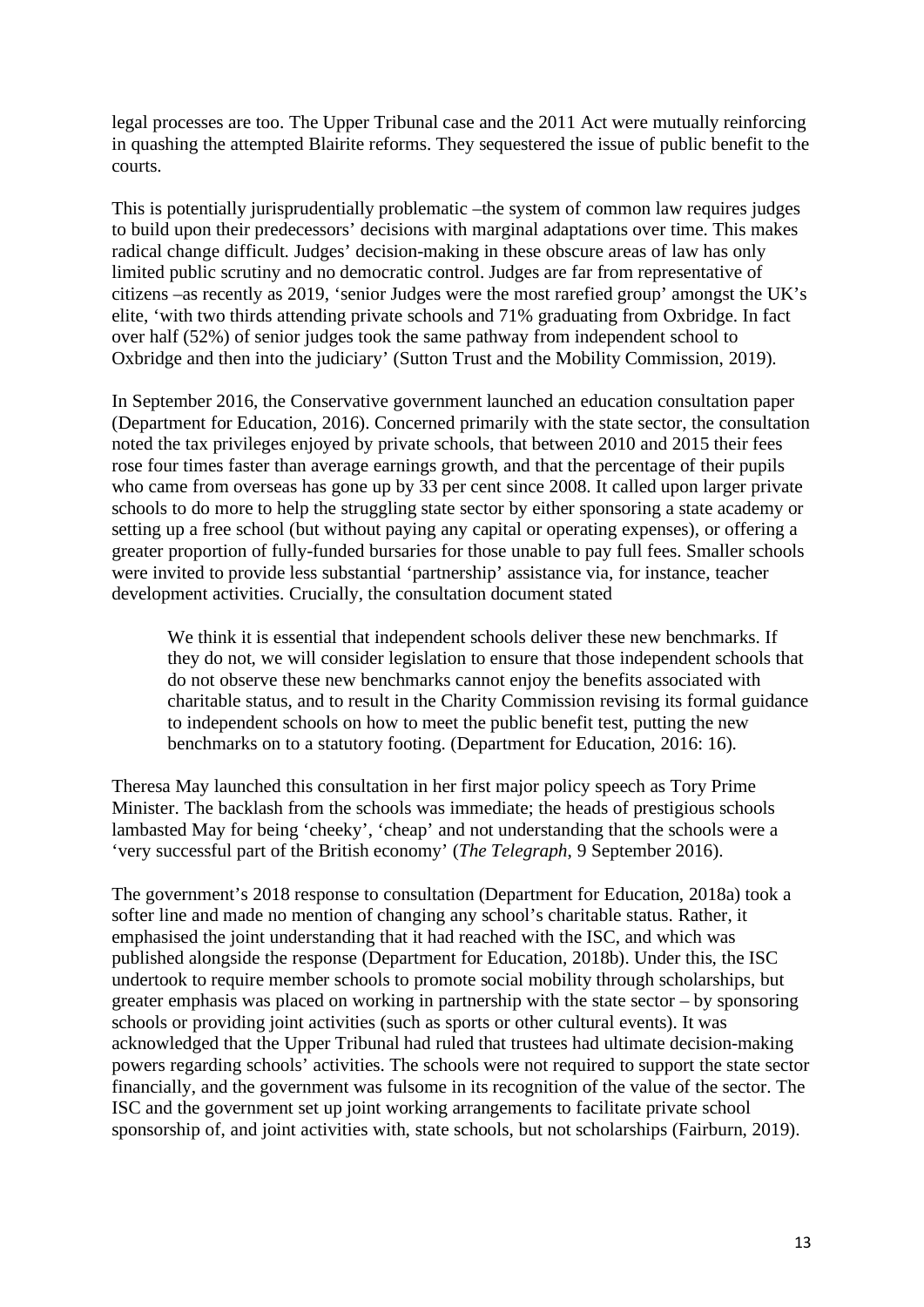Capitalising on anti-elite and anti-austerity sentiments, the Labour party mobilised against the schools, initially through a Twitter hashtag #AbolishEton. Labour's November 2019 manifesto for the general election, committed a Labour government to

close the tax loopholes enjoyed by elite private schools and use that money to improve the lives of all children, and we will ask the Social Justice Commission to advise on integrating private schools and creating a comprehensive education system. (Labour Party 2019:40)

However, Boris Johnson (an Old Etonian) led the Conservatives to a landslide victory in the December 2019 election. Unsurprisingly, in September 2019 his government announced that it had no plans to change the tax status of the schools.

# **Concluding remarks**

Public subsidy, through the tax regime, of not-for-profit organisations delivering desirable public benefit is a reasonable proposition. However, as this paper suggested, the tax reliefs enjoyed by private schools suffer from fundamental, institutionalised flaws that ultimately make for poor education policy.

To clarify, private schools' tax breaks come as tax expenditures, and therefore escape any regular budgetary scrutiny in parliament. This represents the operation of power through nondecision making (Lukes, 2005). This non-decision making is compounded by the sequestration to the courts of decisions as to what constitutes public benefit, making it a matter of common law – parliament has provided no statute. Statutory law involves the inscription of social values as formal rules, with parliamentary scrutiny laying bare the choices. Common law, in contrast, takes a doctrinal approach – the repeated, technical application of precedent, which promotes the myth that the law is objective and impartial. The doctrinal approach promotes incrementalism (Vos, 2018), rendering radical change elusive. Common law shifts decision-making to the relatively unaccountable courts, wreathed in arcane and obscure language, where law made by judges who were, and significantly still are, the successful products of private schools.

In sum, this paper explains the elaborate legal and linguistic logics associated with the significant tax concessions that private schools in England currently receive. It shows how the legal concepts of *charitable status, charitable purposes, charitable activities and public benefit* are central to the provision of such breaks. The current situation evolved over some 400 years. We unveiled its complex, and sometimes contested, socio-legal history by drawing together insights from critical studies of law, taxation and elite schools. We demonstrate that ruling elites associated with elite private schools consistently mobilised the considerable resources at their disposal to ensure that, no matter what the occasional challenges, tax and charity law continue to operate in their favour. We show how these material, institutional and discursive resources were put to use in the courts and, where that failed, in parliament to normalise and legitimise their privileges down through the centuries.

We observed at the outset that the funding of state schools in England and Wales in times of austerity has been and continues to be a highly visible and contested issue because inadequate funding adversely impacts social equity. This paper has highlighted the existence of a 'dark', parallel education funding stream that overwhelmingly benefits those who are already significantly socially advantaged, provided at the expense of the generality of all taxpayers. This anomalous and socially iniquitous position arises for two reasons. First, the private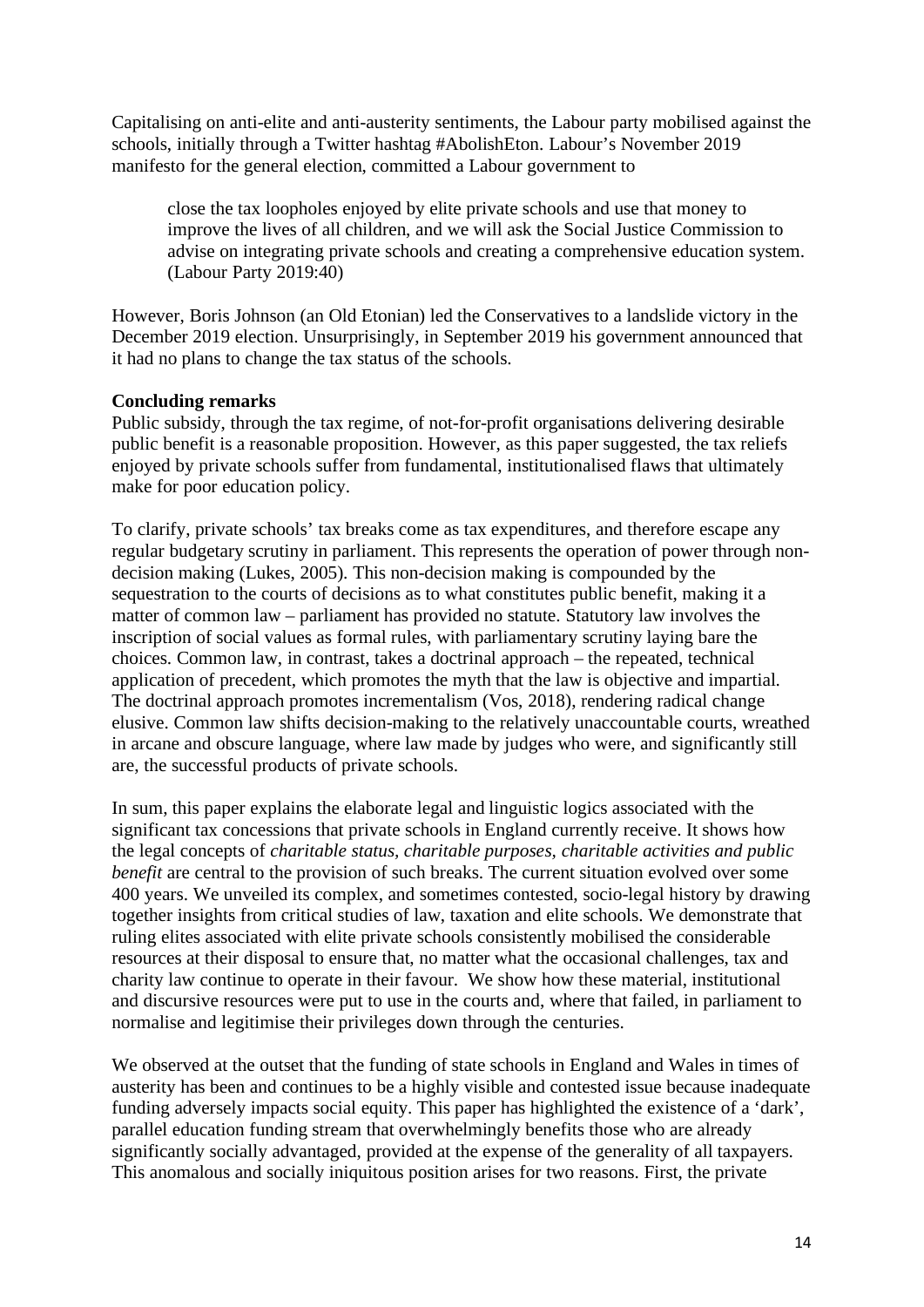school sector, and those who support it, are able to collectively mobilise the power of doctrinal law through the courts to perpetuate their privileged tax status. Second, and crucially, such operations of power are effectively hidden from wider public view by the complexity of legal linguistics and processes, the pseudo-objectivity of the law, and parliamentary budgetary processes which fail to make this public expenditure on education a matter of regular parliamentary debate and accountability. There are no significant legal obstacles to changing tax law to remove these tax breaks, but parliament must do this through statute; it has thus far distinctly failed to grasp this nettle.

#### **References**

- Ball, S., Bowe, R. Gewitz, DS. (1996) School Choice, social class and distinction: The realization of social advantage in education, *Journal of Education Policy*, 11 (1)
- Ball, S., (2005). *The Education Debate*, Bristol: Policy Press
- Boden, R., Childs, M., and Wild, W. (1995). [Pride and prejudice: Women, Tax and](http://www.sciencedirect.com/science/article/pii/S1045235485710143)  [Citizenship,](http://www.sciencedirect.com/science/article/pii/S1045235485710143) *Critical Perspectives on Accounting,* 6, 125-48
- Boden, R., Killian, S., Mulligan, E., and Oats, L., (2010). Critical perspectives on taxation, *Critical Perspectives on Accounting,* 21, 541-4

Campbell, E., (1958). Thomas Hobbes and the common law, *Tasmanian University Law Review,* 1, 20-45

Chandos, J., (1984). *Boys together: English public schools 1800-1864*, London: Hutchinson

- Chesterman, M., (1999). Foundations of Charity Law in the new welfare state, *Modern Law Review*, 62, 333-49
- Charity Commission, (2013). *Charging for services: Illustrative examples of benefits of benefits for the poor*, Accessed at [https://www.gov.uk/government/publications/charging-for-services/charging-for](https://www.gov.uk/government/publications/charging-for-services/charging-for-services-illustrative-examples-of-benefits-for-the-poor)[services-illustrative-examples-of-benefits-for-the-poor](https://www.gov.uk/government/publications/charging-for-services/charging-for-services-illustrative-examples-of-benefits-for-the-poor) 19 January 2020.
- Clarendon Report, [1864] (2005) *The Clarendon Report: English Public Schools in the Nineteenth Century*, London: Bloomsbury Publishing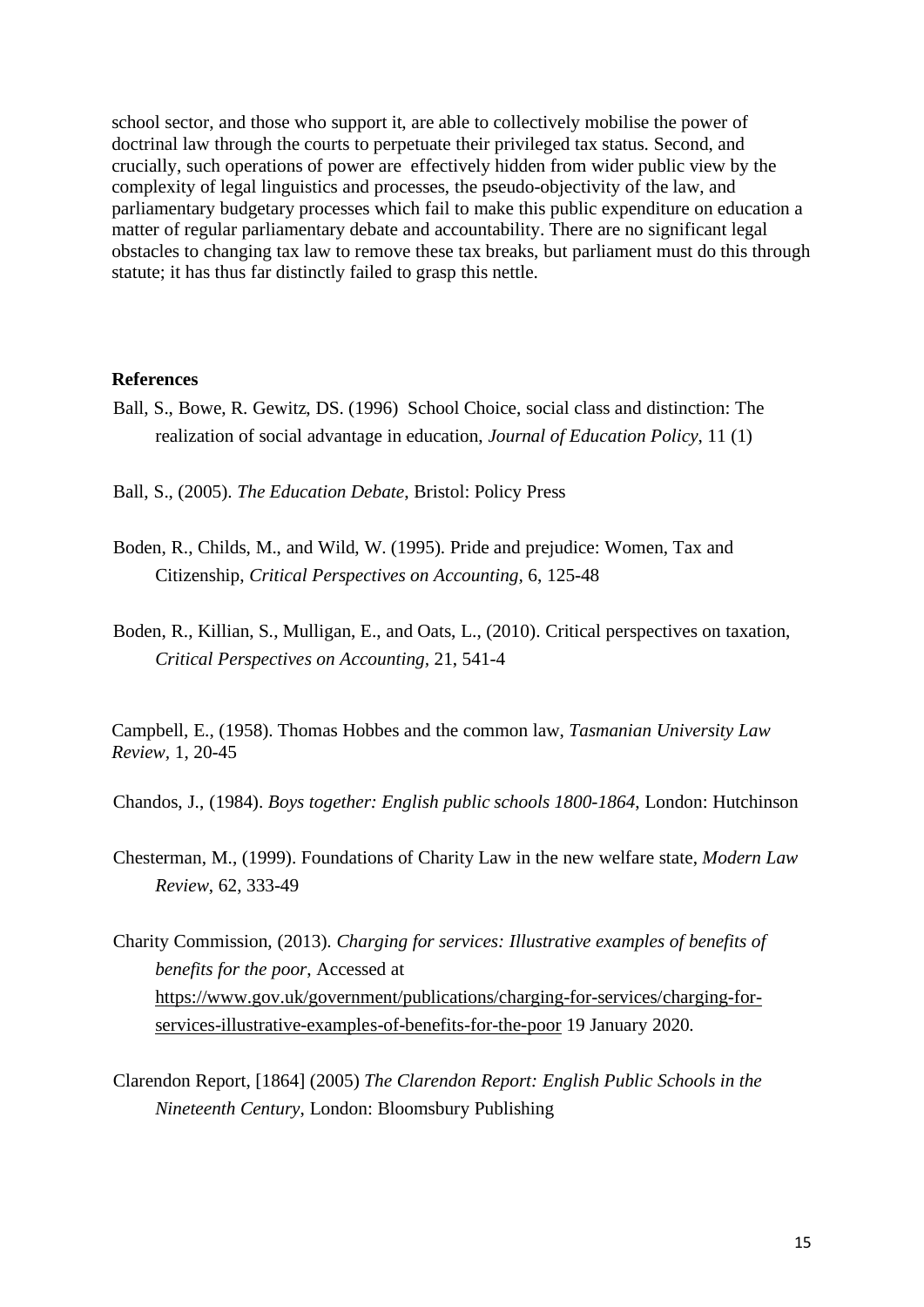Commissioners for Special Purposes of Income Tax v. Pemsel, (1891). A.C. 531 Accessed at

[http://www.parliament.wa.gov.au/publications/tabledpapers.nsf/displaypaper/3912668a](http://www.parliament.wa.gov.au/publications/tabledpapers.nsf/displaypaper/3912668a6ae5511fce7ec38e48257df8003568fc/$file/2668.pdf%20%20on%2010%20November%202016) [6ae5511fce7ec38e48257df8003568fc/\\$file/2668.pdf](http://www.parliament.wa.gov.au/publications/tabledpapers.nsf/displaypaper/3912668a6ae5511fce7ec38e48257df8003568fc/$file/2668.pdf%20%20on%2010%20November%202016) 30 March 2020

Department for Education, (2016). *Schools that work for everyone: Government consultation.* Accessed at [https://consult.education.gov.uk/school-frameworks/schools](https://consult.education.gov.uk/school-frameworks/schools-that-work-for-everyone/supporting_documents/SCHOOLS%20THAT%20WORK%20FOR%20EVERYONE%20%20FINAL.PDF)[that-work-for](https://consult.education.gov.uk/school-frameworks/schools-that-work-for-everyone/supporting_documents/SCHOOLS%20THAT%20WORK%20FOR%20EVERYONE%20%20FINAL.PDF)[everyone/supporting\\_documents/SCHOOLS%20THAT%20WORK%20FOR%20EVE](https://consult.education.gov.uk/school-frameworks/schools-that-work-for-everyone/supporting_documents/SCHOOLS%20THAT%20WORK%20FOR%20EVERYONE%20%20FINAL.PDF) [RYONE%20%20FINAL.PDF](https://consult.education.gov.uk/school-frameworks/schools-that-work-for-everyone/supporting_documents/SCHOOLS%20THAT%20WORK%20FOR%20EVERYONE%20%20FINAL.PDF) 21 January 2020

Department for Education, (2018a). *Schools that work for everyone Government: consultation response*, Accessed at [https://assets.publishing.service.gov.uk/government/uploads/system/uploads/attachment](https://assets.publishing.service.gov.uk/government/uploads/system/uploads/attachment_data/file/706243/Schools_that_work_for_everyone-Government_consultation_response.pdf#page=9) data/file/706243/Schools that work for everyone-[Government\\_consultation\\_response.pdf#page=9](https://assets.publishing.service.gov.uk/government/uploads/system/uploads/attachment_data/file/706243/Schools_that_work_for_everyone-Government_consultation_response.pdf#page=9) 21 January 2020

- Department for Education, (2018b). *Joint understanding between DfE and Independent Schools Council (ISC)*, accessed at [https://www.gov.uk/government/publications/joint](https://www.gov.uk/government/publications/joint-understanding-between-dfe-and-independent-schools-council-isc/joint-understanding-between-dfe-and-independent-schools-council-isc)[understanding-between-dfe-and-independent-schools-council-isc/joint-understanding](https://www.gov.uk/government/publications/joint-understanding-between-dfe-and-independent-schools-council-isc/joint-understanding-between-dfe-and-independent-schools-council-isc)[between-dfe-and-independent-schools-council-isc](https://www.gov.uk/government/publications/joint-understanding-between-dfe-and-independent-schools-council-isc/joint-understanding-between-dfe-and-independent-schools-council-isc) 21 January 2020
- Dunn, A., (2012). Using the wrong policy tools: Education, Charity, and Public Benefit, *Journal of Law and Society*, 39, 492-514
- Fairburn, C., (2019). *Charitable status and independent schools*, House of Commons Briefing Paper Number 05222. Accessed at <https://commonslibrary.parliament.uk/research-briefings/sn05222/#fullreport> 17 January 2020
- Fisk, C. L., (2018). &:\_ Law and Society in Historical Legal Research, *The Oxford Handbook of Legal History,* Edited by Markus D. Dubber and Christopher Tomlins

Gathorne-Hardy, J., (1977). *The public school phenomenon*. London: Hodder and Stoughton.

[Galligan,](https://www.booktopia.com.au/search.ep?author=Denis%20J.%20Galligan) D.J., Ed (1995). *Socio-Legal Studies in Context: The Oxford Centre Past and Future,* Oxford: Blackwell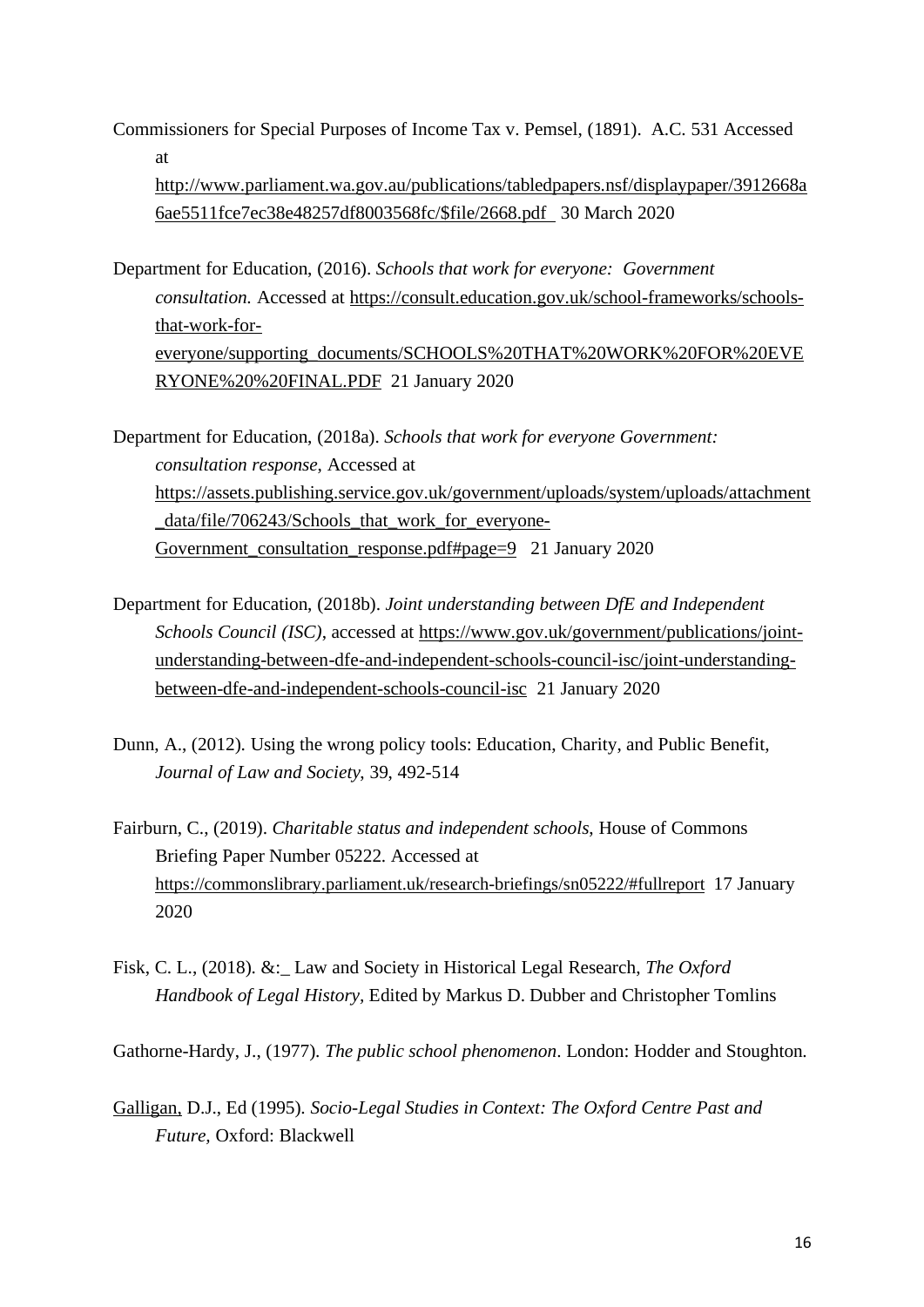Guardian, The (6 April 2017). *Jeremy Corbyn: add VAT to private education fees to fund school meals*, by Mason, R. Accessed at **[https://www.theguardian.com/education/2017/apr/05/fund-free-school-meals](https://www.theguardian.com/education/2017/apr/05/fund-free-school-meals-jeremy-corbyn-add-vat-private-education-fees)[jeremy-corbyn-add-vat-private-education-fees](https://www.theguardian.com/education/2017/apr/05/fund-free-school-meals-jeremy-corbyn-add-vat-private-education-fees)** 10 December 2019

- Guardian, The (11 June 2017). *Private schools to save £522m in tax thanks to charitable status.* Accessed at **[https://www.theguardian.com/education/2017/jun/11/private](https://www.theguardian.com/education/2017/jun/11/private-schools-tax-charitable-status-eton-dulwich-college)[schools-tax-charitable-status-eton-dulwich-college](https://www.theguardian.com/education/2017/jun/11/private-schools-tax-charitable-status-eton-dulwich-college)** , 20 January 2020
- Harris, D.R., (1983). The development of socio-legal studies in the United Kingdom *Legal Studies*, 3, 315-333

Holt, A., (2009) Charitable schools have years to meet public benefit, *Charity Times 8 October.* Accessed at<https://www.charitytimes.com/ct/schools.php> 18 January 2020

- Honey, J. R. de S., (Ed.). (1977). *Tom Brown's universe: The development of the Victorian public school*. London/Dorset: Millington Books
- Independent Schools Council, (2018). *ISC's research team works to ensure that ISC is the hub of accurate and timely information on the independent sector in the UK.* Accessed at<https://www.isc.co.uk/research/> 17 January 2018
- Independent Schools Council, (2019) Census Report 2019, accessed at [https://www.isc.co.uk/media/5479/isc\\_census\\_2019\\_report.pdf](https://www.isc.co.uk/media/5479/isc_census_2019_report.pdf) 29 March 2020
- James, M.D., (2010). Humpty Dumpty's guide to tax law: Rules, principles and certainty in taxation, *Critical Perspectives on Accounting,* 21, 573-83
- James, M.D., (2017). *The Glorification of Plunder: States, Power and Tax Policy*, London: Spiramus Press
- Jones, M.D.W., (1983). Brighton College v. Marriott: Schools, charity law and taxation, *History of Education,* 12, 121-32
- Kenway, J. and Fahey, J. (2015). The gift economy of elite schooling: the changing contours and contradictions of privileged benefaction, *British Journal of Sociology and Education,* 36 95-115.
- Kenway, J. and Koh, A., (2015). Editorial: Sociological silhouettes of elite schooling. *British Journal of Sociology of Education,* 36, 1-10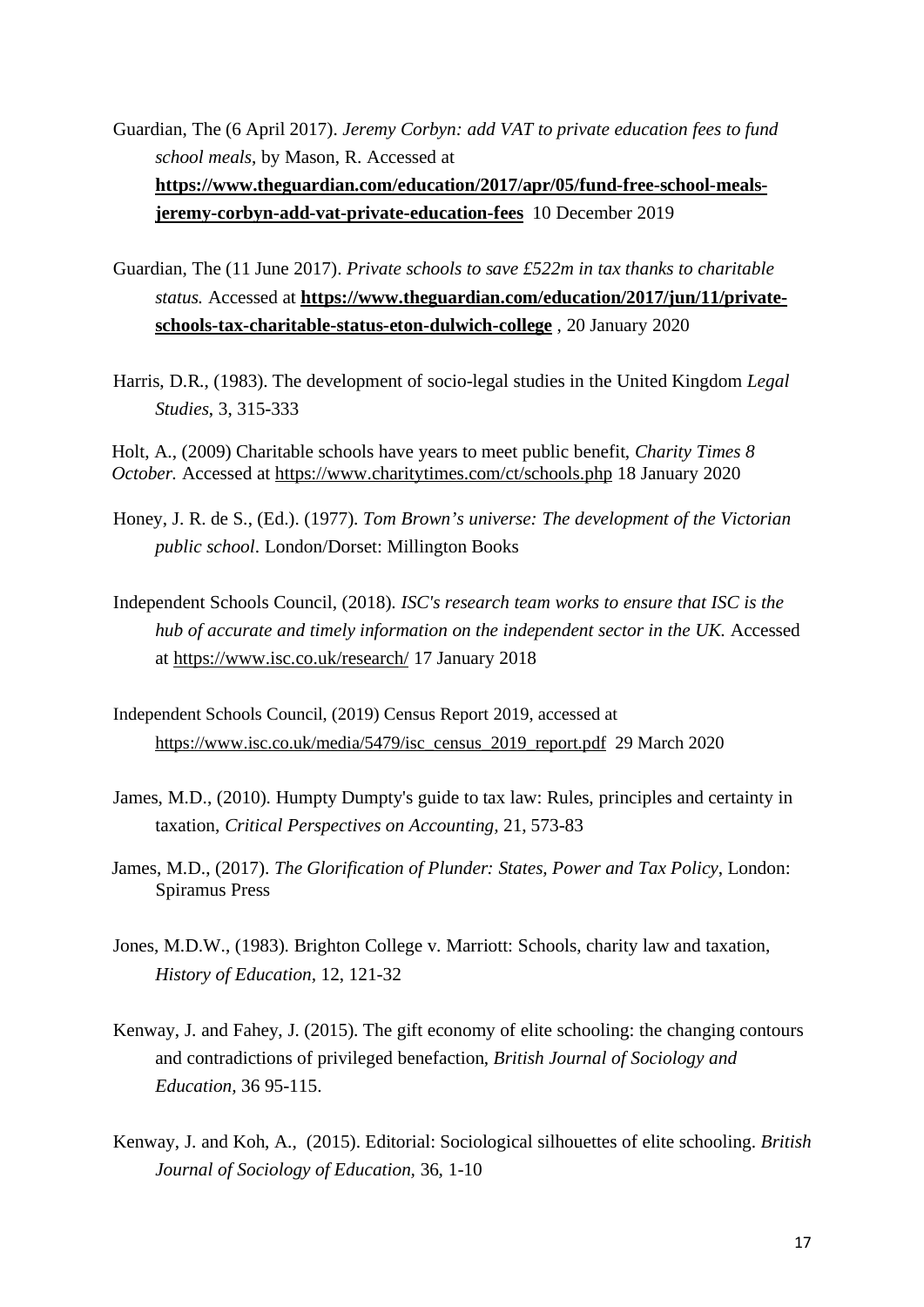- Kenway, J., Fahey. J., Epstein, D., Koh. A., MacCarthy, C., and Rizvi, F. (2017). *Class Choreographies: Elite Schools and Globalization*, London: Palgrave MacMillan
- Labour Party, (1974a). *Let us work together - Labour's way out of the crisis*, manifesto of the Labour Party, Accessed at [http://www.labour-party.org.uk/manifestos/1974/feb/1974](http://www.labour-party.org.uk/manifestos/1974/feb/1974-feb-labour-manifesto.shtml) [feb-labour-manifesto.shtml](http://www.labour-party.org.uk/manifestos/1974/feb/1974-feb-labour-manifesto.shtml) on 17 January 2020
- Labour Party, (1974b). *Britain will win with Labour*, manifesto of the Labour Party, Accessed at [http://www.labour-party.org.uk/manifestos/1974/Oct/1974-oct-labour](http://www.labour-party.org.uk/manifestos/1974/Oct/1974-oct-labour-manifesto.shtml)[manifesto.shtml](http://www.labour-party.org.uk/manifestos/1974/Oct/1974-oct-labour-manifesto.shtml) 17 January 2020
- Labour Party, (2019). *It's time for real change: Labour party manifesto 2019*, accessed at [https://labour.org.uk/wp-content/uploads/2019/11/Real-Change-Labour-Manifesto-](https://labour.org.uk/wp-content/uploads/2019/11/Real-Change-Labour-Manifesto-2019.pdf)[2019.pdf](https://labour.org.uk/wp-content/uploads/2019/11/Real-Change-Labour-Manifesto-2019.pdf) 25 November 2019.
- Lukes, S. (2005). *Power: A radical view*, (2nd edition), London: Palgrave MacMillan
- Malik, N., (2008). Defining "Charity" and "Charitable Purposes" in the United Kingdom, *The International Journal of Not-for-Profit Law***,** 11. Accessed at [https://www.icnl.org/resources/research/ijnl/defining-charity-and-charitable-purposes](https://www.icnl.org/resources/research/ijnl/defining-charity-and-charitable-purposes-in-the-united-kingdom)[in-the-united-kingdom](https://www.icnl.org/resources/research/ijnl/defining-charity-and-charitable-purposes-in-the-united-kingdom) 16 November 2019
- Moffat, G., (1989). Independent schools, charity and government, in *Charities and Government,* Ware, A. (ed), Manchester: Manchester University Press
- ONS, (2018). Statistical Bulletin: Household disposable income and inequality in the UK: financial year ending 2019, accessed at [https://www.ons.gov.uk/peoplepopulationandcommunity/personalandhouseholdfinances/in](https://www.ons.gov.uk/peoplepopulationandcommunity/personalandhouseholdfinances/incomeandwealth/bulletins/householddisposableincomeandinequality/financialyearending2019) [comeandwealth/bulletins/householddisposableincomeandinequality/financialyearending201](https://www.ons.gov.uk/peoplepopulationandcommunity/personalandhouseholdfinances/incomeandwealth/bulletins/householddisposableincomeandinequality/financialyearending2019) [9](https://www.ons.gov.uk/peoplepopulationandcommunity/personalandhouseholdfinances/incomeandwealth/bulletins/householddisposableincomeandinequality/financialyearending2019) 29 March 2020.
- Public Administration Select Committee, (2013). The role of the Charity Commission and "public benefit": Post-legislative scrutiny of the Charities Act 2006, *Third Report of Session 2013–14*, HC76, London: HMSO. Accessed at <https://publications.parliament.uk/pa/cm201314/cmselect/cmpubadm/76/76.pdf> on 20 January 2020.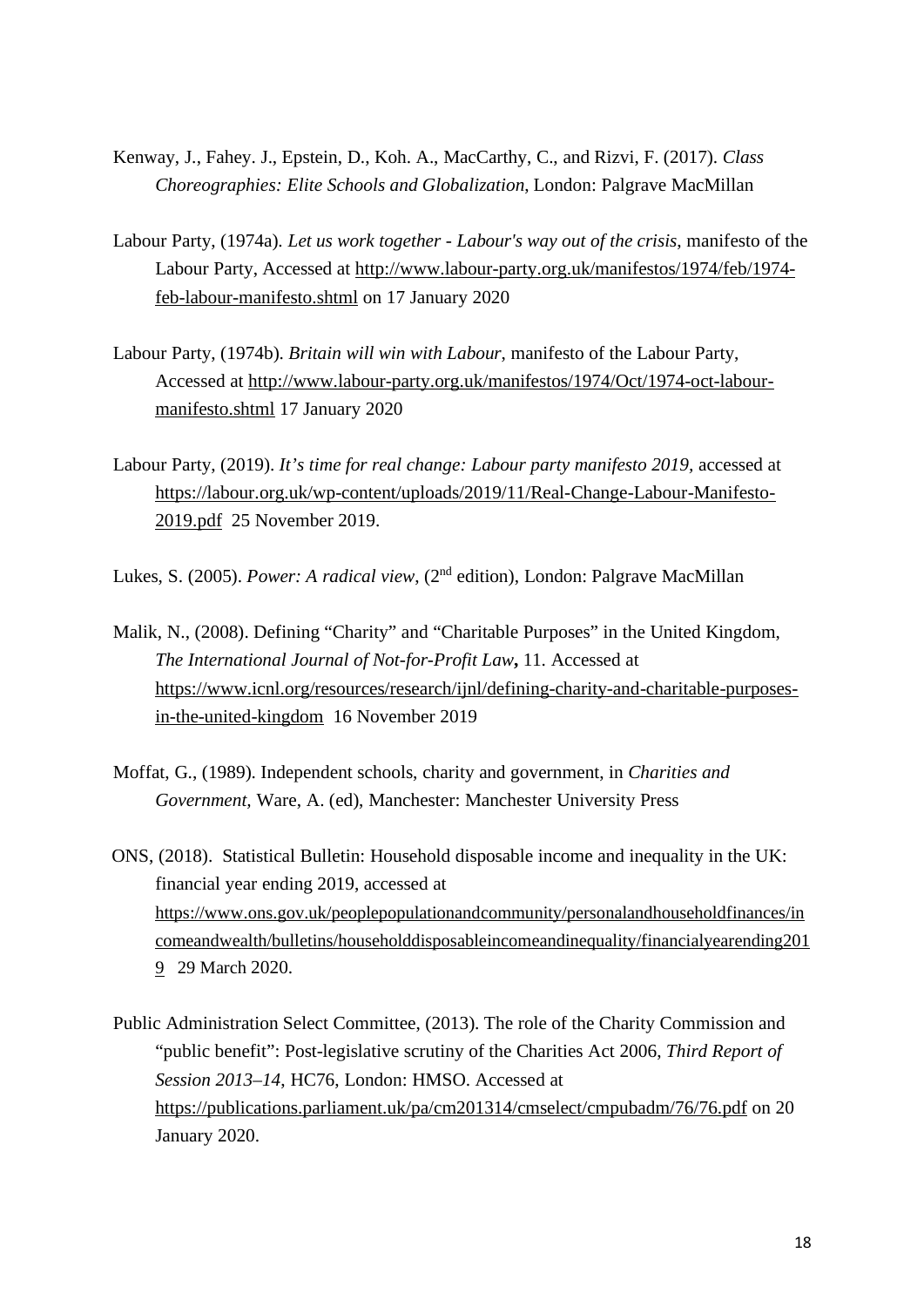Reports of Cases, (1843). Reports of Cases Decided in the High Court of Chancery, Vol 2, New York: Gould, Banks & Company. Accessed at [https://books.google.co.uk/books?id=j2cwAAAAIAAJ&pg=PA105&lpg=PA105&dq=](https://books.google.co.uk/books?id=j2cwAAAAIAAJ&pg=PA105&lpg=PA105&dq=attorney+general+v+lord+lonsdale+1827&source=bl&ots=neKF1OZa58&sig=uOTyLyk0Y2SJKerg7h0KpzxKIIE&hl=en&sa=X&ved=0ahUKEwjpjZHVkJ7QAhVUGsAKHc9bBHkQ6AEIKDAE#v=onepage&q=attorney%20general%20v%20lord%20lonsdale%201827&f=false) [attorney+general+v+lord+lonsdale+1827&source=bl&ots=neKF1OZa58&sig=uOTyLy](https://books.google.co.uk/books?id=j2cwAAAAIAAJ&pg=PA105&lpg=PA105&dq=attorney+general+v+lord+lonsdale+1827&source=bl&ots=neKF1OZa58&sig=uOTyLyk0Y2SJKerg7h0KpzxKIIE&hl=en&sa=X&ved=0ahUKEwjpjZHVkJ7QAhVUGsAKHc9bBHkQ6AEIKDAE#v=onepage&q=attorney%20general%20v%20lord%20lonsdale%201827&f=false) [k0Y2SJKerg7h0KpzxKIIE&hl=en&sa=X&ved=0ahUKEwjpjZHVkJ7QAhVUGsAKH](https://books.google.co.uk/books?id=j2cwAAAAIAAJ&pg=PA105&lpg=PA105&dq=attorney+general+v+lord+lonsdale+1827&source=bl&ots=neKF1OZa58&sig=uOTyLyk0Y2SJKerg7h0KpzxKIIE&hl=en&sa=X&ved=0ahUKEwjpjZHVkJ7QAhVUGsAKHc9bBHkQ6AEIKDAE#v=onepage&q=attorney%20general%20v%20lord%20lonsdale%201827&f=false) [c9bBHkQ6AEIKDAE#v=onepage&q=attorney%20general%20v%20lord%20lonsdale](https://books.google.co.uk/books?id=j2cwAAAAIAAJ&pg=PA105&lpg=PA105&dq=attorney+general+v+lord+lonsdale+1827&source=bl&ots=neKF1OZa58&sig=uOTyLyk0Y2SJKerg7h0KpzxKIIE&hl=en&sa=X&ved=0ahUKEwjpjZHVkJ7QAhVUGsAKHc9bBHkQ6AEIKDAE#v=onepage&q=attorney%20general%20v%20lord%20lonsdale%201827&f=false) [%201827&f=false](https://books.google.co.uk/books?id=j2cwAAAAIAAJ&pg=PA105&lpg=PA105&dq=attorney+general+v+lord+lonsdale+1827&source=bl&ots=neKF1OZa58&sig=uOTyLyk0Y2SJKerg7h0KpzxKIIE&hl=en&sa=X&ved=0ahUKEwjpjZHVkJ7QAhVUGsAKHc9bBHkQ6AEIKDAE#v=onepage&q=attorney%20general%20v%20lord%20lonsdale%201827&f=false) 21 January 2020

Sabine, B.E.V., (1966). *A History of Income Tax*, London: Routledge

Scott, M., and Wethered, S., (2012). *Charity Law Handbook,* London: Spiramus

- Shrosbree, C., (1998). *Public schools and [private education: the Clarendon Commission,](https://books.google.co.uk/books?hl=en&lr=&id=G9BRAQAAIAAJ&oi=fnd&pg=PR6&dq=Shrosbree+1988+opublic+schools+private+education&ots=EcVGYD0EOo&sig=ai0yjiVjd53mxAP3K0ydiRY4sXw)  [1861-64, and the](https://books.google.co.uk/books?hl=en&lr=&id=G9BRAQAAIAAJ&oi=fnd&pg=PR6&dq=Shrosbree+1988+opublic+schools+private+education&ots=EcVGYD0EOo&sig=ai0yjiVjd53mxAP3K0ydiRY4sXw) Public Schools Acts,* Manchester: Manchester University Press
- Simon, B., (1975). Introduction. In B. Simon & I. Bradley (Eds.), *The Victorian public school: Studies in the development of an institution*. Dublin: Gill and Macmillan.

Sloan. B., (2019). Public schools for public benefit? *Cambridge Law Journal* 71,1: 45-47.

Synge, M., (2015). *The 'new' public benefit requirement*, Oxford and Portland Oregon: Hart

- Sutton Trust and the Mobility Commission, (2019). *Elitist Britain 2019,* Accessed at https://www.suttontrust.com/wp-content/uploads/2019/06/Elitist-Britain-2019.pdf 20 January 2020
- Tapper, T., (2003). From Labour to New Labour: bridging the divide between state and private schooling, in *British Private. Schools,* G. Walford (ed), London: Woburn
- Telegraph, The (9 September 2016), *Theresa May takes on private schools as she warns institutions must do more to help poor children*, Accessed at [http://www.telegraph.co.uk/news/2016/09/09/theresa-may-takes-on-private-schools-as](http://www.telegraph.co.uk/news/2016/09/09/theresa-may-takes-on-private-schools-as-she-warns-institutions-m/)[she-warns-institutions-m/](http://www.telegraph.co.uk/news/2016/09/09/theresa-may-takes-on-private-schools-as-she-warns-institutions-m/) 15 November 2016.
- Telegraph, The (24 November 2014), Labour plans to strip independent schools of tax relief. Accessed at http://www.telegraph.co.uk/news/politics/labour/11251630/Labour-plansto-strip-independent-schools-of-tax-relief.html 20 January 2020